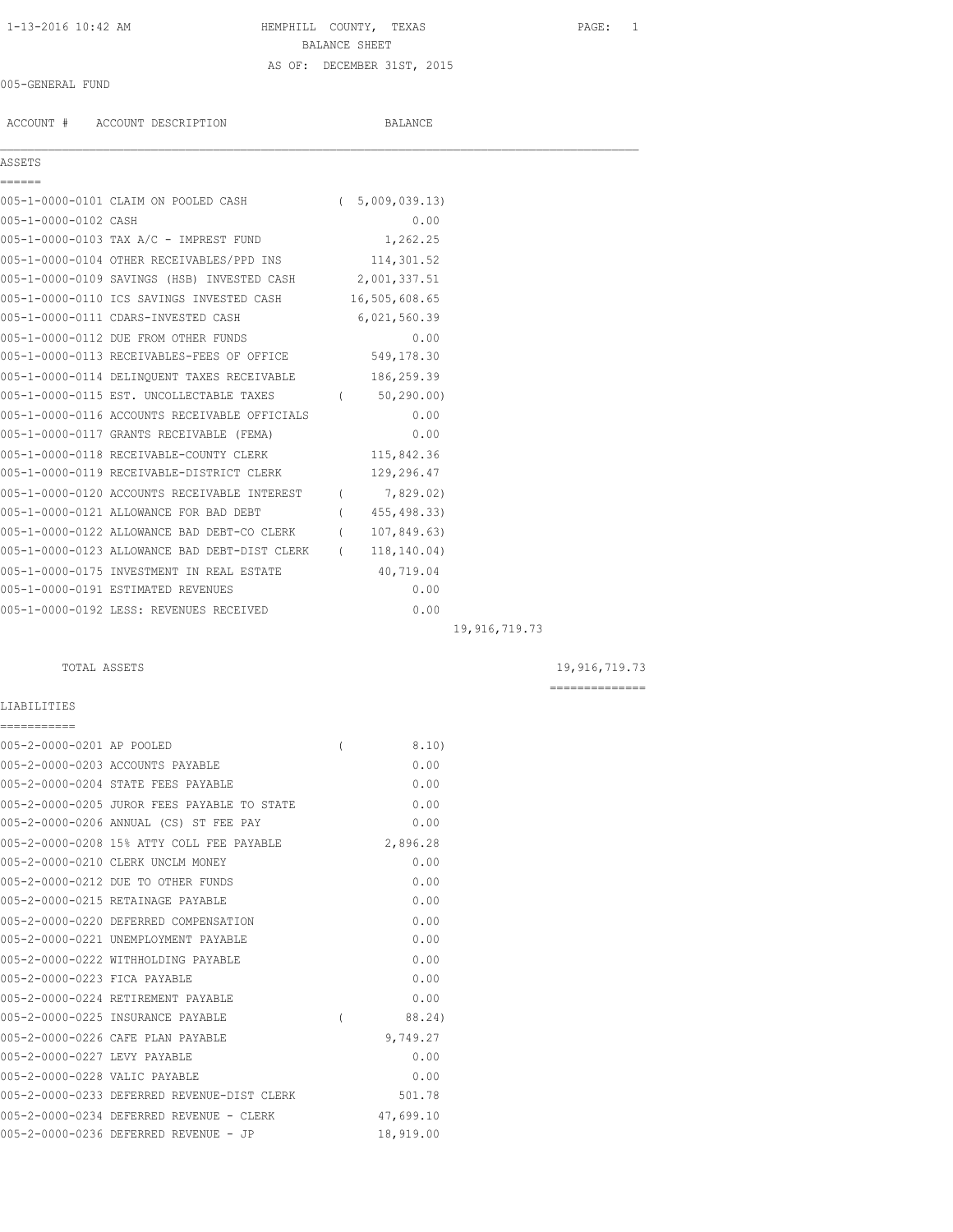1-13-2016 10:42 AM HEMPHILL COUNTY, TEXAS PAGE: 2

BALANCE SHEET

#### AS OF: DECEMBER 31ST, 2015

### 005-GENERAL FUND

ACCOUNT # ACCOUNT DESCRIPTION BALANCE

|                                | 005-2-0000-0238 DEFERRED TAX REVENUE                                                       | 122,249.00 |
|--------------------------------|--------------------------------------------------------------------------------------------|------------|
|                                | 005-2-0000-0261 SALES TAX REPORT                                                           | 2.28       |
| 005-2-0000-0281 APPROPRIATIONS |                                                                                            | 0.00       |
|                                | 005-2-0000-0282 LESS: EXPENDITURES                                                         | 0.00       |
|                                | 005-2-0000-0283 LESS: ENCUMBRANCES                                                         | 0.00       |
|                                | 005-2-0000-0290 PRIOR YR A/PAYABLE                                                         | 0.00       |
|                                | 005-2-0000-0301 1-CCC COURT COSTS COLLECTED 6,228.93                                       |            |
|                                | 005-2-0000-0306 6-BAIL BOND FEE                                                            | 94.50      |
|                                | 005-2-0000-0307 7-DNA CONVICTIONS                                                          | 0.00       |
|                                | 005-2-0000-0308 8-DNA CS COMM. SUPERVISION                                                 | 0.00       |
|                                | 005-2-0000-0309 9-DNA JV TESTING FEE JV                                                    | 0.00       |
|                                | 005-2-0000-0310 10-EMS TRAMA FUND                                                          | 14.27      |
|                                | 005-2-0000-0311 11-JPD-JUV PRO DIVERSION FEE                                               | 0.00       |
|                                | 005-2-0000-0312 12-JRF-JURY REIMBURSEMENT FEE                                              | 487.65     |
|                                | 005-2-0000-0313 13-IDF INDIGENT DEFENSE FEE                                                | 311.29     |
|                                | 005-2-0000-0314 14-MVF MOVING VIOLATION FEE                                                | 54.52      |
|                                | 005-2-0000-0315 15-STF STATE TRAFFIC FINE                                                  | 2,309.88   |
|                                | 005-2-0000-0316 16-POF PEACE OFFICER FEES                                                  | 91.84      |
|                                | 005-2-0000-0317 17-FTA FAILURE TO APPEAR                                                   | 59.40      |
|                                | 005-2-0000-0318 18-JUD FUND CONSTITUTIONAL                                                 | 61.00      |
|                                | 005-2-0000-0320 MCW-MOTOR CARRIER WT                                                       | 0.00       |
|                                | 005-2-0000-0321 TP-TIME PAYMENT FEE                                                        | 131.44     |
|                                | 005-2-0000-0322 DRF-DRIVING RECORDS FEE                                                    | 0.00       |
|                                | 005-2-0000-0323 JS-JUDICIAL SUPPORT FEE                                                    | 996.55     |
|                                | 005-2-0000-0324 TPDF-TRUANCY PREV DIV FUND                                                 | 256.05     |
|                                | 005-2-0000-0325 SPECIALTY COURT                                                            | 56.07      |
|                                | 005-2-0000-0326 7TH COURT OF APPEALS                                                       | 55.50      |
| 005-2-0000-0327 OMNIBASE       |                                                                                            | 18.00      |
|                                | 005-2-0000-0328 PARKS&WILDLIFE                                                             | 425.00     |
|                                | 005-2-0000-0329 CHILD SAFETY SEAT                                                          | 0.00       |
| 005-2-0000-0330 CISD           |                                                                                            | 0.00       |
| 005-2-0000-0331 TRAILER/CASA   |                                                                                            | 25.00      |
|                                | 005-2-0000-0400 BIRTH-REMOTE ACCESS                                                        | 0.00       |
|                                |                                                                                            | 39.60      |
|                                | 005-2-0000-0410 1-BIRTH CERTIFICATE FEE<br>005-2-0000-0420 2-MLF MARRIAGE LICENSE FEE      | 360.00     |
|                                |                                                                                            | 0.00       |
|                                | 005-2-0000-0430 3-DIM DEC OF INFORMAL MARRIAGE<br>005-2-0000-0440 4-NDF NONDISCLOSURE FEES |            |
|                                |                                                                                            | 0.00       |
|                                | 005-2-0000-0450 5-TCV-JUROR DONATIONS                                                      | 0.00       |
|                                | 005-2-0000-0460 6-JUSTICE CTS-INDIGENT LEGAL                                               | 39.90      |
|                                | 005-2-0000-0470 7A-STATUTORY PROBATE                                                       | 0.00       |
|                                | 005-2-0000-0471 7B-JUDICIAL FUND FILING FEE                                                | 0.00       |
|                                | 005-2-0000-0480 8A-STATUTORY CO COURT                                                      | 0.00       |
|                                | 005-2-0000-0481 8B-JUDICIAL FUND                                                           | 0.00       |
|                                | 005-2-0000-0490 9A-CONSTITUTIONAL CO COURT                                                 | 42.75      |
|                                | 005-2-0000-0491 9B-JUDICIAL FUND FILING FEE                                                | 120.00     |
| 005-2-0000-0492 10A-DIVORCE    |                                                                                            | 89.50      |
|                                | 005-2-0000-0493 10B-OTHER THAN DIVORCE                                                     | 99.00      |
|                                | 005-2-0000-0494 10C-INDIGENT LEGAL SERVICES                                                | 42.75      |
|                                | 005-2-0000-0495 11-JUDICIAL SUPPORT FEE                                                    | 462.00     |
|                                | 005-2-0000-0496 SFP-ELECTRONIC FILING SYSTEM                                               | 536.44     |
|                                | 005-2-0000-0497 TEXAS HOME VISITING PROGRAM                                                | 5.00       |
|                                |                                                                                            |            |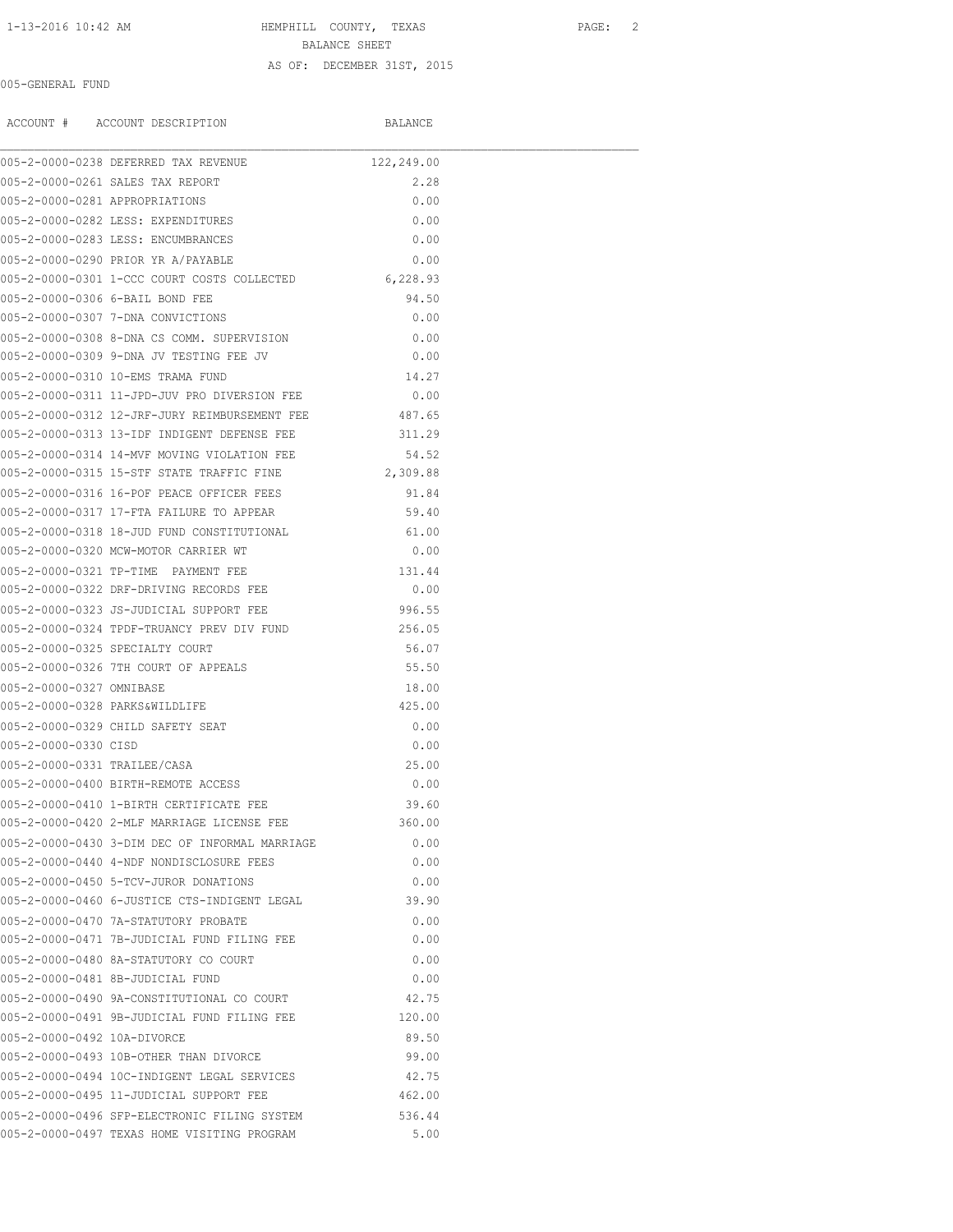1-13-2016 10:42 AM HEMPHILL COUNTY, TEXAS PAGE: 3 BALANCE SHEET AS OF: DECEMBER 31ST, 2015

005-GENERAL FUND

| ACCOUNT # ACCOUNT DESCRIPTION                     | <b>BALANCE</b> |               |                |
|---------------------------------------------------|----------------|---------------|----------------|
| 005-2-1510-0221 UNEMPLOYMENT PAYABLE              | 0.00           |               |                |
| 005-2-1520-0221 UNEMPLOYMENT PAYABLE              | 0.00           |               |                |
| 005-2-1530-0221 UNEMPLOYMENT PAYABLE              | 0.00           |               |                |
| 005-2-1540-0221 UNEMPLOYMENT PAYABLE              | 0.00           |               |                |
| 005-2-2410-0221 UNEMPLOYMENT PAYABLE              | 0.00           |               |                |
| 005-2-2500-0221 UNEMPLOYMENT PAYABLE              | 0.00           |               |                |
| 005-2-2550-0221 UNEMPLOYMENT PAYABLE              | 0.00           |               |                |
| 005-2-2560-0221 UNEMPLOYMENT PAYABLE              | 0.00           |               |                |
| 005-2-3500-0221 UNEMPLOYMENT PAYABLE              | 0.00           |               |                |
| 005-2-3600-0221 UNEMPLOYMENT PAYABLE              | 0.00           |               |                |
| 005-2-7001-0221 UNEMPLOYMENT PAYABLE              | 0.00           |               |                |
| TOTAL LIABILITIES                                 |                | 215, 434.20   |                |
| EOUITY                                            |                |               |                |
| ======                                            |                |               |                |
| 005-3-0000-0301 CURRENT FUND BALANCE              | 15,822,195.81  |               |                |
| 005-3-0000-0302 BUDGETED FUND BALANCE             | 0.00           |               |                |
| TOTAL BEGINNING EQUITY                            | 15,822,195.81  |               |                |
| TOTAL REVENUE                                     | 5,526,550.72   |               |                |
| TOTAL EXPENSES                                    | 1,647,461.00   |               |                |
| TOTAL REVENUE OVER/(UNDER) EXPENSES 3,879,089.72  |                |               |                |
| TOTAL EQUITY & REV. OVER/(UNDER) EXP.             |                | 19,701,285.53 |                |
| TOTAL LIABILITIES, EQUITY & REV.OVER/(UNDER) EXP. |                |               | 19,916,719.73  |
|                                                   |                |               | ============== |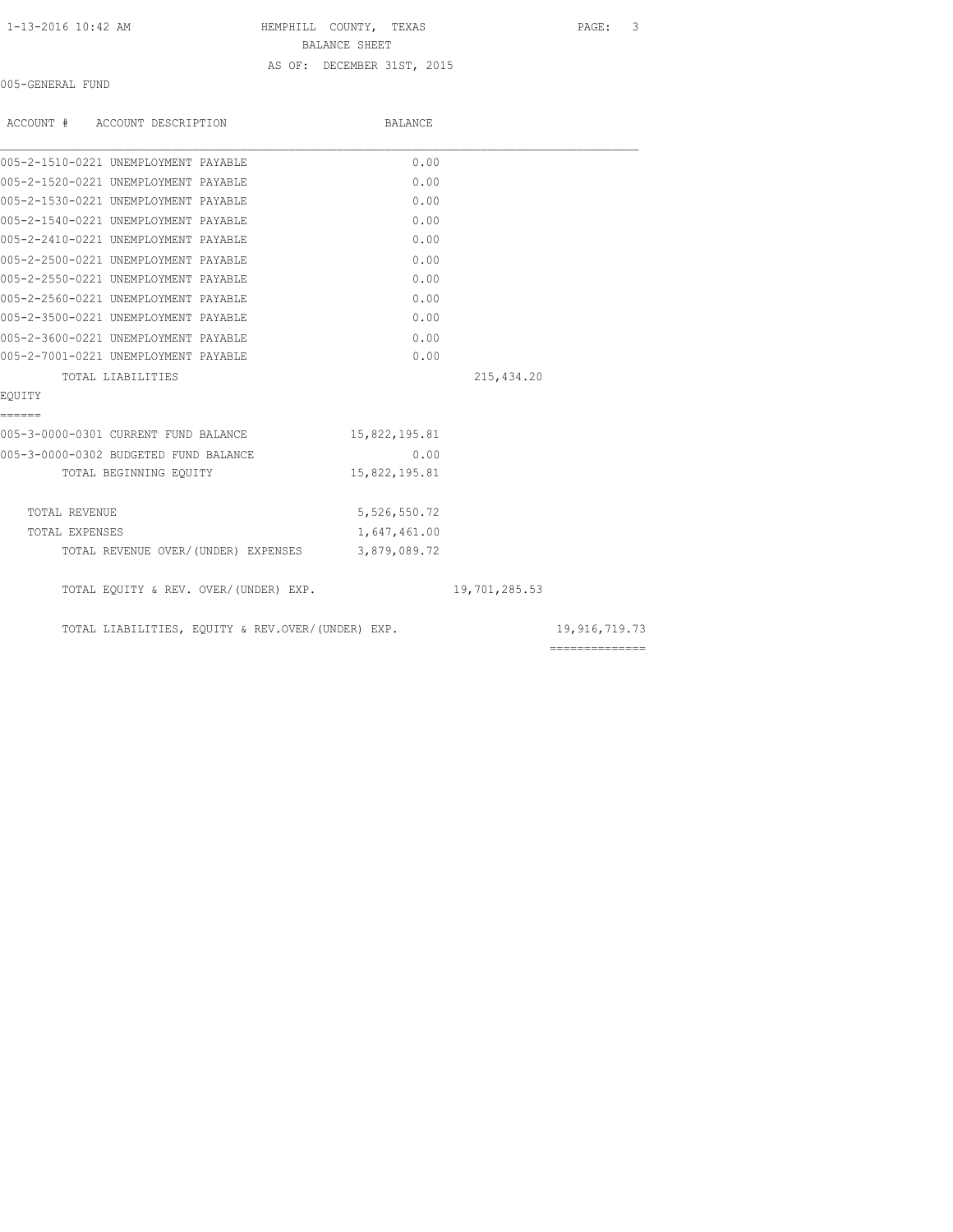| 1-13-2016 10:42 AM                                | HEMPHILL COUNTY, TEXAS     |          | PAGE: 1        |
|---------------------------------------------------|----------------------------|----------|----------------|
|                                                   | BALANCE SHEET              |          |                |
| 008-LAW LIBRARY                                   | AS OF: DECEMBER 31ST, 2015 |          |                |
| ACCOUNT # ACCOUNT DESCRIPTION                     | <b>BALANCE</b>             |          |                |
| ASSETS                                            |                            |          |                |
| ======<br>008-1-0000-0101 CLAIM ON POOLED CASH    | 4,884.26                   |          |                |
| 008-1-0000-0102 CASH - LAW LIBRARY                | 0.00                       |          |                |
| 008-1-0000-0191 ESTIMATED REVENUES                | 0.00                       |          |                |
| 008-1-0000-0192 LESS: REVENUES RECEIVED           | 0.00                       |          |                |
|                                                   |                            | 4,884.26 |                |
| TOTAL ASSETS                                      |                            |          | 4,884.26       |
| LIABILITIES                                       |                            |          | -------------- |
| -----------                                       |                            |          |                |
| 008-2-0000-0201 AP POOLED                         | 0.00                       |          |                |
| 008-2-0000-0203 ACOUNTS PAYABLE                   | 0.00                       |          |                |
| 008-2-0000-0222 PAYROLL W/H PAYABLE               | 0.00                       |          |                |
| 008-2-0000-0223 PAYROLL FICA PAYABLE              | 0.00                       |          |                |
| 008-2-0000-0224 PAYROLL RETIREMENT PAYABLE        | 0.00                       |          |                |
| 008-2-0000-0225 PAYROLL INSURANCE PAYABLE         | 0.00                       |          |                |
| 008-2-0000-0281 APPROPRIATIONS                    | 0.00                       |          |                |
| 008-2-0000-0282 LESS: EXPENDITURES                | 0.00                       |          |                |
| 008-2-0000-0283 LESS: ENCUMBRANCES                | 0.00                       |          |                |
| 008-2-0000-0290 PRIOR YEAR PAYABLES               | 0.00                       |          |                |
| TOTAL LIABILITIES                                 |                            | 0.00     |                |
| EQUITY<br>------                                  |                            |          |                |
| 008-3-0000-0301 CURRENT FUND BALANCE              | 4,499.26                   |          |                |
| 008-3-0000-0302 BUDGETED FUND BALANCE             | 0.00                       |          |                |
| TOTAL BEGINNING EQUITY                            | 4,499.26                   |          |                |
| TOTAL REVENUE                                     | 385.00                     |          |                |
| TOTAL EXPENSES                                    | 0.00                       |          |                |
| TOTAL REVENUE OVER/(UNDER) EXPENSES               | 385.00                     |          |                |
| TOTAL EQUITY & REV. OVER/(UNDER) EXP.             |                            | 4,884.26 |                |
| TOTAL LIABILITIES, EQUITY & REV.OVER/(UNDER) EXP. |                            |          | 4,884.26       |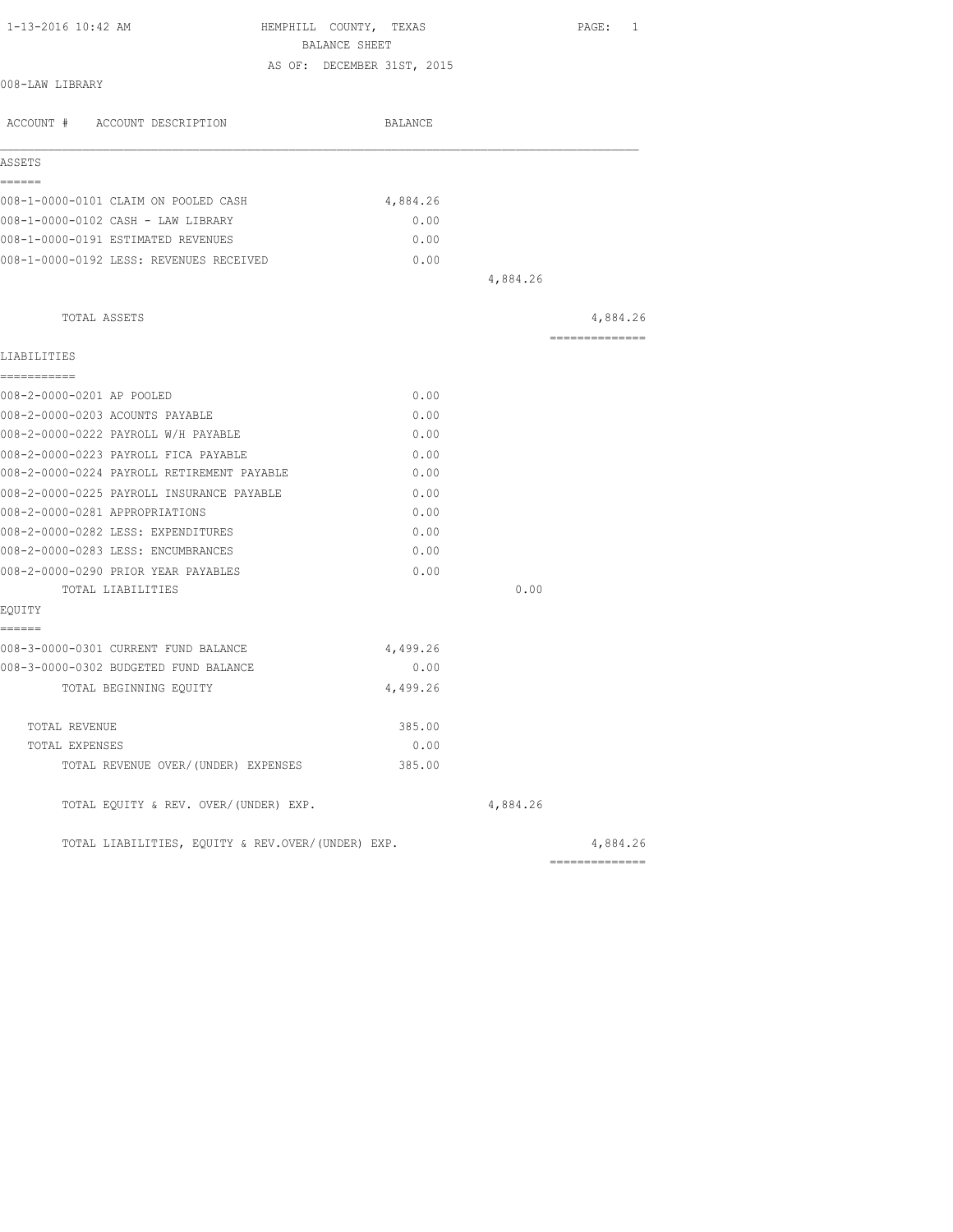| 1-13-2016 10:42 AM                                | HEMPHILL COUNTY, TEXAS<br>BALANCE SHEET | PAGE:<br>1                 |
|---------------------------------------------------|-----------------------------------------|----------------------------|
|                                                   | AS OF: DECEMBER 31ST, 2015              |                            |
| 009-SECURITY FEE                                  |                                         |                            |
| ACCOUNT # ACCOUNT DESCRIPTION                     | BALANCE                                 |                            |
| ASSETS                                            |                                         |                            |
| ------                                            |                                         |                            |
| 009-1-0000-0101 CLAIM ON POOLED CASH              | 65,778.72                               |                            |
| 009-1-0000-0102 CASH - COUNTY - SECURITY FEE      | 0.00                                    |                            |
| 009-1-0000-0191 ESTIMATED REVENUES                | 0.00                                    |                            |
| 009-1-0000-0192 LESS: REVENUES RECEIVED           | 0.00                                    |                            |
|                                                   | 65,778.72                               |                            |
| TOTAL ASSETS                                      |                                         | 65,778.72                  |
| LIABILITIES                                       |                                         | ---------------            |
| ===========                                       |                                         |                            |
| 009-2-0000-0201 AP POOLED                         | 0.00                                    |                            |
| 009-2-0000-0203 ACOUNTS PAYABLE                   | 0.00                                    |                            |
| 009-2-0000-0222 PAYROLL W/H PAYABLE               | 0.00                                    |                            |
| 009-2-0000-0223 PAYROLL FICA PAYABLE              | 0.00                                    |                            |
| 009-2-0000-0224 PAYROLL RETIREMENT PAYABLE        | 0.00                                    |                            |
| 009-2-0000-0225 PAYROLL INSURANCE PAYABLE         | 0.00                                    |                            |
| 009-2-0000-0281 APPROPRIATIONS                    | 0.00                                    |                            |
| 009-2-0000-0282 LESS: EXPENDITURES                | 0.00                                    |                            |
| 009-2-0000-0283 LESS: ENCUMBRANCES                | 0.00                                    |                            |
| 009-2-0000-0290 PRIOR YR A/PAYABLE                | 0.00                                    |                            |
| TOTAL LIABILITIES                                 | 0.00                                    |                            |
| EQUITY                                            |                                         |                            |
| ======<br>009-3-0000-0301 CURRENT FUND BALANCE    | 65,131.85                               |                            |
| 009-3-0000-0302 BUDGETED FUND BALANCE             | 0.00                                    |                            |
| TOTAL BEGINNING EQUITY                            | 65, 131.85                              |                            |
| TOTAL REVENUE                                     | 906.82                                  |                            |
| TOTAL EXPENSES                                    | 259.95                                  |                            |
| TOTAL REVENUE OVER/(UNDER) EXPENSES               | 646.87                                  |                            |
| TOTAL EQUITY & REV. OVER/(UNDER) EXP.             | 65,778.72                               |                            |
| TOTAL LIABILITIES, EQUITY & REV.OVER/(UNDER) EXP. |                                         | 65,778.72<br>------------- |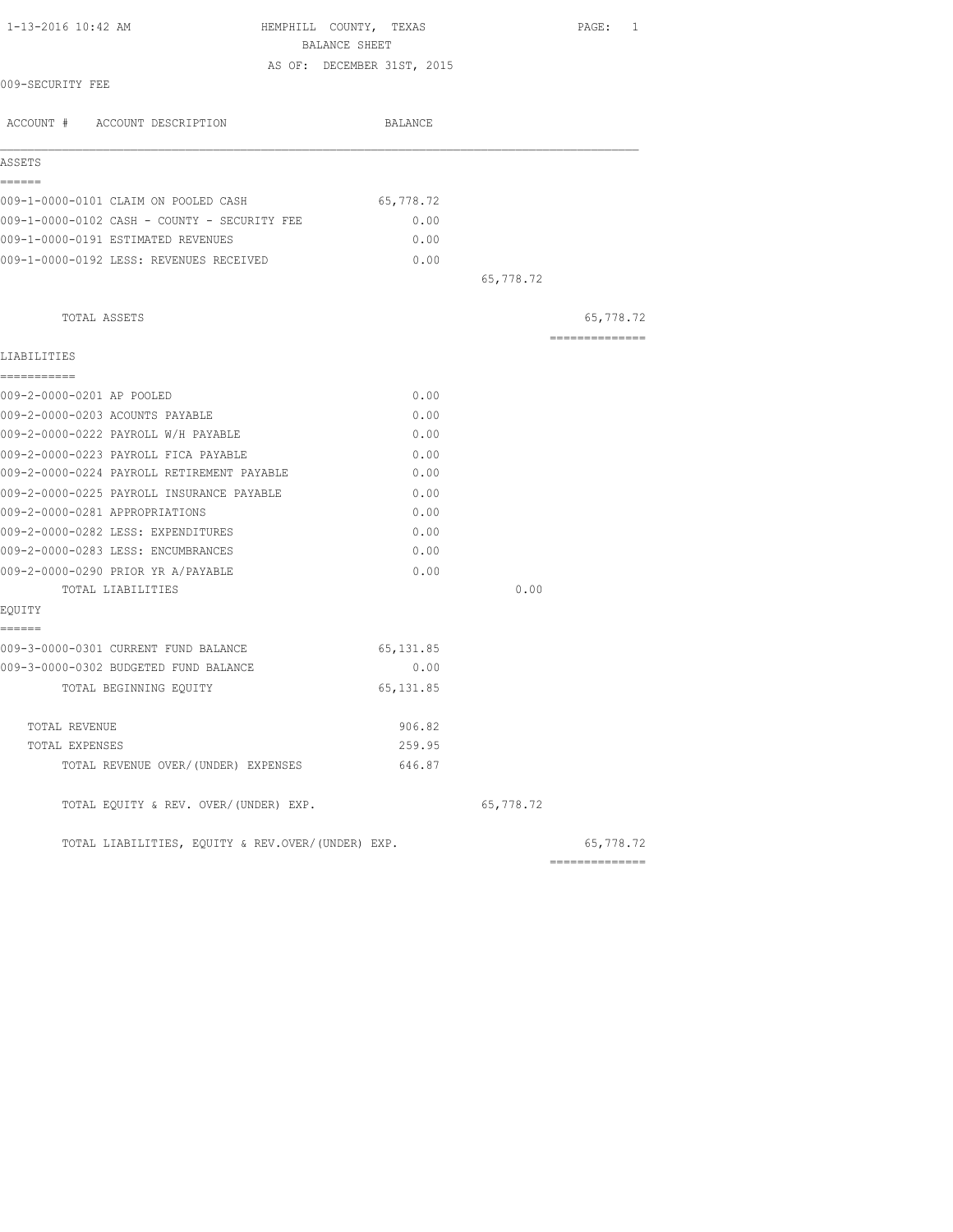| 1-13-2016 10:42 AM |  |  |  |  |  |
|--------------------|--|--|--|--|--|
|--------------------|--|--|--|--|--|

HEMPHILL COUNTY, TEXAS PAGE: 1 BALANCE SHEET

AS OF: DECEMBER 31ST, 2015

### 010-AIRPORT

| ASSETS                                            |          |            |            |                                                                                                                                                                                                                                                                                                                                                                                                                                                                                        |
|---------------------------------------------------|----------|------------|------------|----------------------------------------------------------------------------------------------------------------------------------------------------------------------------------------------------------------------------------------------------------------------------------------------------------------------------------------------------------------------------------------------------------------------------------------------------------------------------------------|
| ------                                            |          |            |            |                                                                                                                                                                                                                                                                                                                                                                                                                                                                                        |
| 010-1-0000-0102 CASH - AIRPORT                    |          | 240,526.80 |            |                                                                                                                                                                                                                                                                                                                                                                                                                                                                                        |
| 010-1-0000-0104 AIRPORT PREPAID INSURANCE         |          | 0.00       |            |                                                                                                                                                                                                                                                                                                                                                                                                                                                                                        |
| 010-1-0000-0110 INVESTED CASH/YR 2000             |          | 0.00       |            |                                                                                                                                                                                                                                                                                                                                                                                                                                                                                        |
| 010-1-0000-0111 INVESTED CASH/AIRPORT             |          | 0.00       |            |                                                                                                                                                                                                                                                                                                                                                                                                                                                                                        |
| 010-1-0000-0191 ESTIMATED REVENUES                |          | 0.00       |            |                                                                                                                                                                                                                                                                                                                                                                                                                                                                                        |
| 010-1-0000-0192 LESS: REVENUES RECEIVED           |          | 0.00       |            |                                                                                                                                                                                                                                                                                                                                                                                                                                                                                        |
|                                                   |          |            | 240,526.80 |                                                                                                                                                                                                                                                                                                                                                                                                                                                                                        |
| TOTAL ASSETS                                      |          |            |            | 240,526.80                                                                                                                                                                                                                                                                                                                                                                                                                                                                             |
| LIABILITIES                                       |          |            |            | $\begin{array}{cccccccccc} \multicolumn{2}{c}{} & \multicolumn{2}{c}{} & \multicolumn{2}{c}{} & \multicolumn{2}{c}{} & \multicolumn{2}{c}{} & \multicolumn{2}{c}{} & \multicolumn{2}{c}{} & \multicolumn{2}{c}{} & \multicolumn{2}{c}{} & \multicolumn{2}{c}{} & \multicolumn{2}{c}{} & \multicolumn{2}{c}{} & \multicolumn{2}{c}{} & \multicolumn{2}{c}{} & \multicolumn{2}{c}{} & \multicolumn{2}{c}{} & \multicolumn{2}{c}{} & \multicolumn{2}{c}{} & \multicolumn{2}{c}{} & \mult$ |
| -----------                                       |          |            |            |                                                                                                                                                                                                                                                                                                                                                                                                                                                                                        |
| 010-2-0000-0203 ACCOUNTS PAYABLE                  |          | 0.00       |            |                                                                                                                                                                                                                                                                                                                                                                                                                                                                                        |
| 010-2-0000-0222 PAYROLL W/H PAYABLE               |          | 0.00       |            |                                                                                                                                                                                                                                                                                                                                                                                                                                                                                        |
| 010-2-0000-0223 PAYROLL FICA PAYABLE              |          | 0.00       |            |                                                                                                                                                                                                                                                                                                                                                                                                                                                                                        |
| 010-2-0000-0224 PAYROLL RETIREMENT PAYABLE        |          | 0.00       |            |                                                                                                                                                                                                                                                                                                                                                                                                                                                                                        |
| 010-2-0000-0225 PAYROLL INSURANCE PAYABLE         |          | 0.00       |            |                                                                                                                                                                                                                                                                                                                                                                                                                                                                                        |
| 010-2-0000-0235 DUE TO GENERAL FUND               |          | 0.00       |            |                                                                                                                                                                                                                                                                                                                                                                                                                                                                                        |
| 010-2-0000-0281 APPROPRIATIONS                    |          | 0.00       |            |                                                                                                                                                                                                                                                                                                                                                                                                                                                                                        |
| 010-2-0000-0282 LESS: EXPENDITURES                |          | 0.00       |            |                                                                                                                                                                                                                                                                                                                                                                                                                                                                                        |
| 010-2-0000-0283 LESS: ENCUMBRANCES                |          | 0.00       |            |                                                                                                                                                                                                                                                                                                                                                                                                                                                                                        |
| 010-2-0000-0290 PRIOR YR A/PAYABLE                | $\left($ | 50,000.00) |            |                                                                                                                                                                                                                                                                                                                                                                                                                                                                                        |
| TOTAL LIABILITIES                                 |          | $\left($   | 50,000.00) |                                                                                                                                                                                                                                                                                                                                                                                                                                                                                        |
| EQUITY<br>======                                  |          |            |            |                                                                                                                                                                                                                                                                                                                                                                                                                                                                                        |
| 010-3-0000-0301 CURRENT FUND BALANCE              |          | 290,600.57 |            |                                                                                                                                                                                                                                                                                                                                                                                                                                                                                        |
| 010-3-0000-0302 BUDGETED FUND BALANCE             |          | 0.00       |            |                                                                                                                                                                                                                                                                                                                                                                                                                                                                                        |
| TOTAL BEGINNING EQUITY                            |          | 290,600.57 |            |                                                                                                                                                                                                                                                                                                                                                                                                                                                                                        |
| TOTAL REVENUE                                     |          | 46, 376.41 |            |                                                                                                                                                                                                                                                                                                                                                                                                                                                                                        |
| TOTAL EXPENSES                                    |          | 46,450.18  |            |                                                                                                                                                                                                                                                                                                                                                                                                                                                                                        |
| TOTAL REVENUE OVER/(UNDER) EXPENSES (             |          | 73.77)     |            |                                                                                                                                                                                                                                                                                                                                                                                                                                                                                        |
| TOTAL EQUITY & REV. OVER/(UNDER) EXP.             |          |            | 290,526.80 |                                                                                                                                                                                                                                                                                                                                                                                                                                                                                        |
| TOTAL LIABILITIES, EQUITY & REV.OVER/(UNDER) EXP. |          |            |            | 240,526.80                                                                                                                                                                                                                                                                                                                                                                                                                                                                             |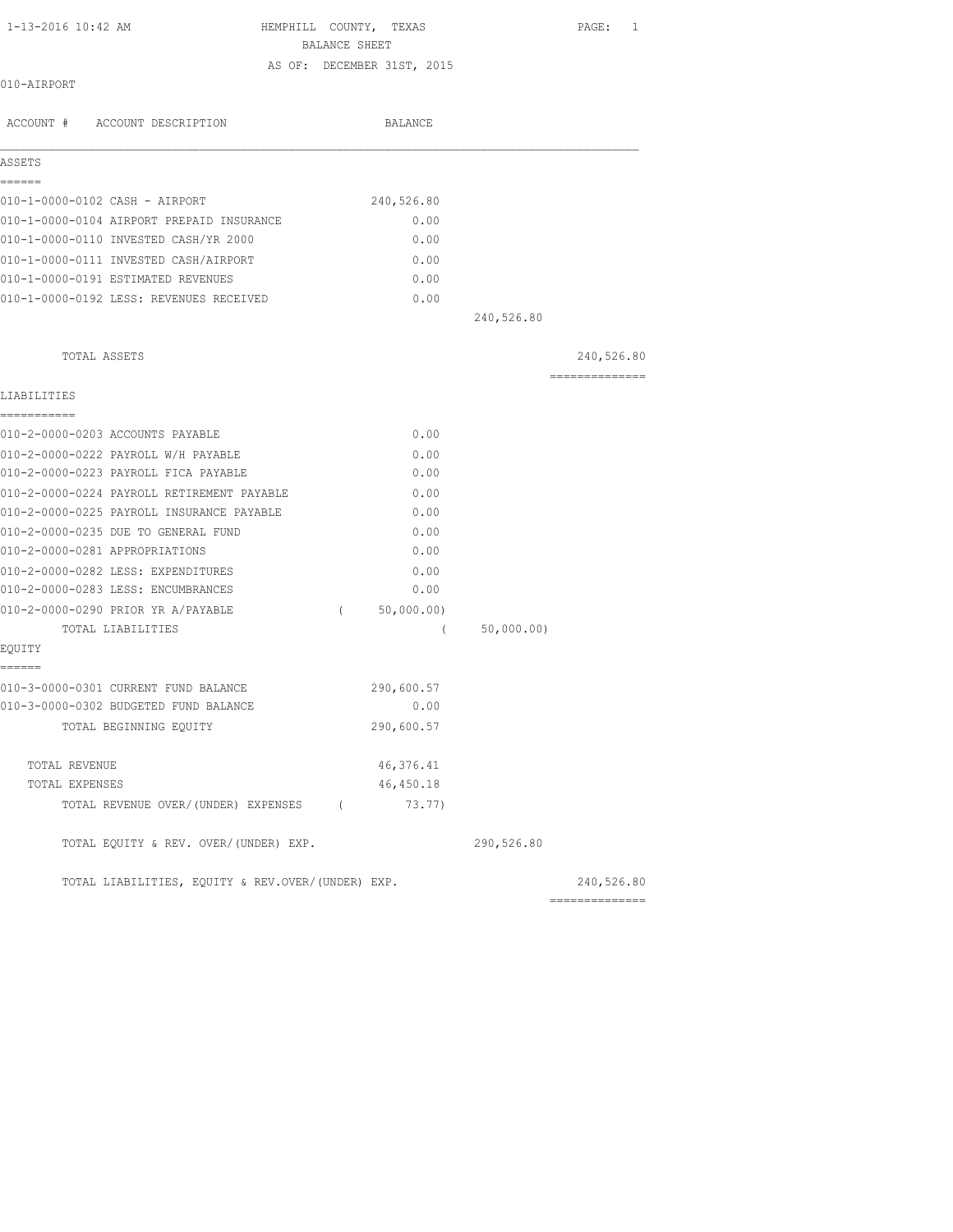| 1-13-2016 10:42 AM                                | HEMPHILL COUNTY, TEXAS                      |              | PAGE: 1         |
|---------------------------------------------------|---------------------------------------------|--------------|-----------------|
|                                                   | BALANCE SHEET<br>AS OF: DECEMBER 31ST, 2015 |              |                 |
| 011-ROAD & BRIDGE PCT 1                           |                                             |              |                 |
|                                                   |                                             |              |                 |
| ACCOUNT # ACCOUNT DESCRIPTION                     | BALANCE                                     |              |                 |
|                                                   |                                             |              |                 |
| ASSETS<br>======                                  |                                             |              |                 |
| 011-1-0000-0101 CLAIM ON POOLED CASH              | 1,019,039.20                                |              |                 |
| 011-1-0000-0102 CASH - ROAD & BRIDGE PCT 1        | 0.00                                        |              |                 |
| 011-1-0000-0104 PCT 1 PREPAID INSURANCE           | 432.12                                      |              |                 |
| 011-1-0000-0110 INVESTMENTS                       | 0.00                                        |              |                 |
| 011-1-0000-0118 PROPERTY TAX RECEIVABLE           | 9,153.72                                    |              |                 |
| 011-1-0000-0121 ALLOWANCE FOR BAD DEBT (2,471.53) |                                             |              |                 |
| 011-1-0000-0191 ESTIMATED REVENUES                | 0.00                                        |              |                 |
| 011-1-0000-0192 LESS: REVENUES RECEIVED           | 0.00                                        |              |                 |
|                                                   |                                             | 1,026,153.51 |                 |
| TOTAL ASSETS                                      |                                             |              | 1,026,153.51    |
|                                                   |                                             |              | --------------- |
| LIABILITIES<br>-----------                        |                                             |              |                 |
| 011-2-0000-0201 AP POOLED                         | $\left($<br>77.75)                          |              |                 |
| 011-2-0000-0203 ACOUNTS PAYABLE                   | 0.00                                        |              |                 |
| 011-2-0000-0211 DUE FROM OTHER FUNDS              | 0.00                                        |              |                 |
| 011-2-0000-0220 DEFERRED COMPENSATION             | 0.00                                        |              |                 |
| 011-2-0000-0222 WITHHOLDING PAYABLE               | 0.00                                        |              |                 |
| 011-2-0000-0223 FICA PAYABLE                      | 0.00                                        |              |                 |
| 011-2-0000-0224 RETIREMENT PAYABLE                | 0.00                                        |              |                 |
| 011-2-0000-0225 INSURANCE PAYABLE                 | 0.00                                        |              |                 |
| 011-2-0000-0226 CAFE PLAN PAYABLE                 | 285.65                                      |              |                 |
| 011-2-0000-0228 VALIC PAYABLE                     | 0.00                                        |              |                 |
| 011-2-0000-0230 DEFERRED REVENUE                  | 6,042.40                                    |              |                 |
| 011-2-0000-0281 APPROPRIATIONS                    | 0.00                                        |              |                 |
| 011-2-0000-0282 LESS: EXPENDITURES                | 0.00                                        |              |                 |
| 011-2-0000-0283 LESS: ENCUMBRANCES                | 0.00                                        |              |                 |
| 011-2-0000-0290 PRIOR YR A/PAYABLE                | 0.00                                        |              |                 |
| 011-2-4011-0221 UNEMPLOYMENT PAYABLE              | 0.00                                        |              |                 |
| TOTAL LIABILITIES<br>EQUITY                       |                                             | 6, 250.30    |                 |
| ======                                            |                                             |              |                 |
| 011-3-0000-0301 CURRENT FUND BALANCE              | 763, 140.33                                 |              |                 |
| 011-3-0000-0302 BUDGETED FUND BALANCE             | 0.00                                        |              |                 |
| TOTAL BEGINNING EQUITY                            | 763, 140.33                                 |              |                 |
| TOTAL REVENUE                                     | 316, 539.75                                 |              |                 |
| TOTAL EXPENSES                                    | 59,776.87                                   |              |                 |
| TOTAL REVENUE OVER/(UNDER) EXPENSES               | 256,762.88                                  |              |                 |
| TOTAL EQUITY & REV. OVER/(UNDER) EXP.             |                                             | 1,019,903.21 |                 |
| TOTAL LIABILITIES, EQUITY & REV.OVER/(UNDER) EXP. |                                             |              | 1,026,153.51    |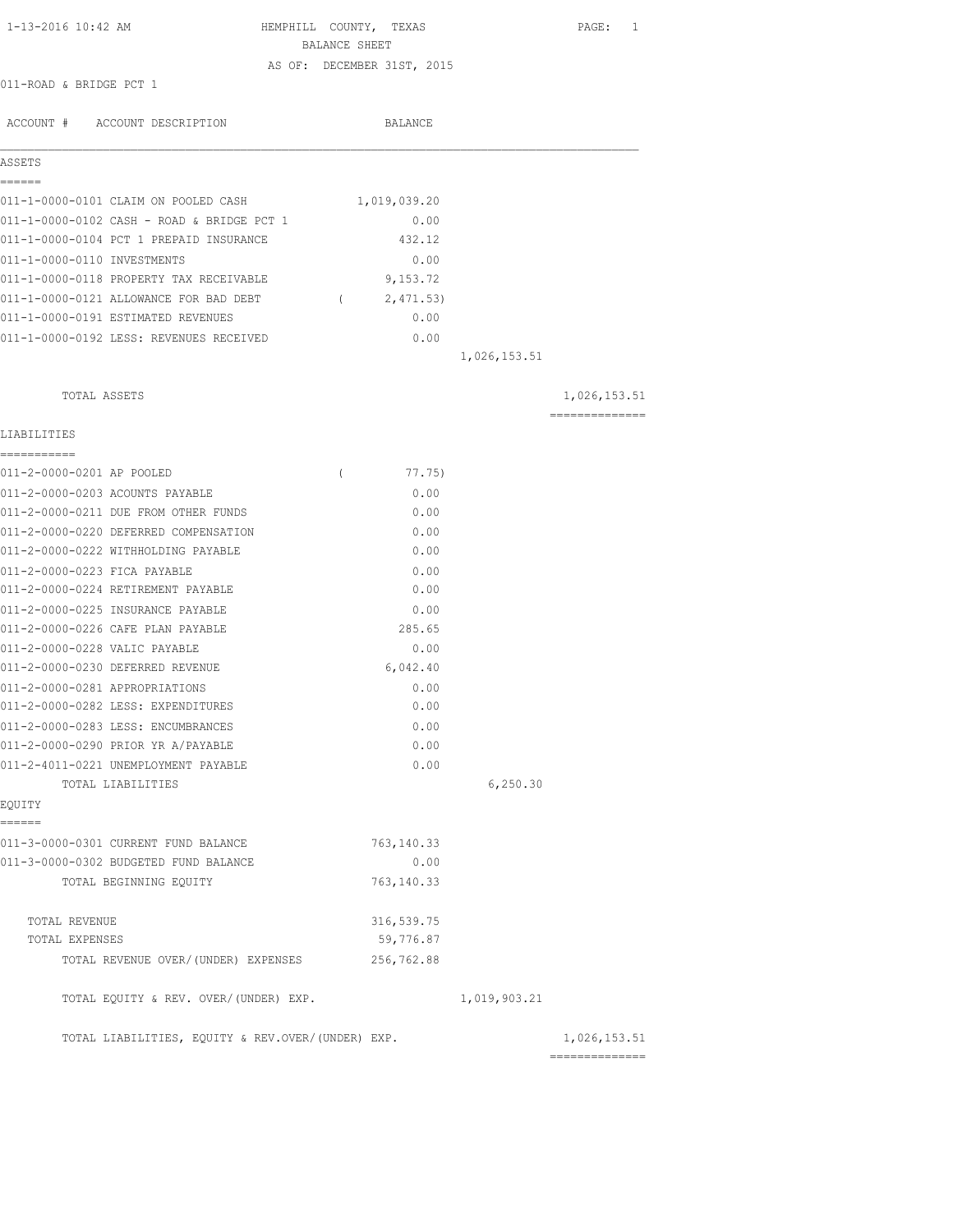| 1-13-2016 10:42 AM                                | HEMPHILL COUNTY, TEXAS                      |              | PAGE: 1                        |
|---------------------------------------------------|---------------------------------------------|--------------|--------------------------------|
|                                                   | BALANCE SHEET<br>AS OF: DECEMBER 31ST, 2015 |              |                                |
| 012-ROAD & BRIDGE PCT 2                           |                                             |              |                                |
|                                                   |                                             |              |                                |
| ACCOUNT # ACCOUNT DESCRIPTION                     | BALANCE                                     |              |                                |
| ASSETS                                            |                                             |              |                                |
| ------                                            |                                             |              |                                |
| 012-1-0000-0101 CLAIM ON POOLED CASH              | 1,504,913.97                                |              |                                |
| 012-1-0000-0102 CASH - ROAD & BRIDGE PCT 2        | 0.00                                        |              |                                |
| 012-1-0000-0104 PCT 2 PREPAID INSURANCE           | 432.12                                      |              |                                |
| 012-1-0000-0110 INVESTMENTS                       | 0.00                                        |              |                                |
| 012-1-0000-0118 PROPERTY TAX RECEIVABLE           | 9,676.79                                    |              |                                |
| 012-1-0000-0121 ALLOWANCE FOR BAD DEBT (2,612.76) |                                             |              |                                |
| 012-1-0000-0191 ESTIMATED REVENUES                | 0.00                                        |              |                                |
| 012-1-0000-0192 LESS: REVENUES RECEIVED           | 0.00                                        |              |                                |
|                                                   |                                             | 1,512,410.12 |                                |
| TOTAL ASSETS                                      |                                             |              | 1,512,410.12                   |
| LIABILITIES                                       |                                             |              | ---------------                |
| ===========                                       |                                             |              |                                |
| 012-2-0000-0201 AP POOLED                         | $\left($<br>4.05)                           |              |                                |
| 012-2-0000-0203 ACOUNTS PAYABLE                   | 0.00                                        |              |                                |
| 012-2-0000-0211 DUE FROM OTHER FUNDS              | 0.00                                        |              |                                |
| 012-2-0000-0220 DEFERRED COMPENSATION             | 0.00                                        |              |                                |
| 012-2-0000-0222 WITHHOLDING PAYABLE               | 0.00                                        |              |                                |
| 012-2-0000-0223 FICA PAYABLE                      | 0.00                                        |              |                                |
| 012-2-0000-0224 RETIREMENT PAYABLE                | 0.00                                        |              |                                |
| 012-2-0000-0225 INSURANCE PAYABLE                 | 8.96                                        |              |                                |
| 012-2-0000-0226 CAFE PLAN PAYABLE                 | 189.00                                      |              |                                |
| 012-2-0000-0227 LEVY PAYABLE                      | 0.00                                        |              |                                |
| 012-2-0000-0228 VAL DEF                           | 0.00                                        |              |                                |
| 012-2-0000-0230 DEFERRED REVENUE                  | 6,387.68                                    |              |                                |
| 012-2-0000-0281 APPROPRIATIONS                    | 0.00                                        |              |                                |
| 012-2-0000-0282 LESS: EXPENDITURES                | 0.00                                        |              |                                |
| 012-2-0000-0283 LESS: ENCUMBRANCES                | 0.00                                        |              |                                |
| 012-2-0000-0290 PRIOR YR A/PAYABLE                | 0.00                                        |              |                                |
| 012-2-4012-0221 UNEMPLOYMENT PAYABLE              | 0.00                                        |              |                                |
| TOTAL LIABILITIES                                 |                                             | 6,581.59     |                                |
| EQUITY<br>------                                  |                                             |              |                                |
| 012-3-0000-0301 CURRENT FUND BALANCE              | 1,228,034.14                                |              |                                |
| 012-3-0000-0302 BUDGETED FUND BALANCE             | 0.00                                        |              |                                |
| TOTAL BEGINNING EQUITY                            | 1,228,034.14                                |              |                                |
| TOTAL REVENUE                                     | 341, 344.68                                 |              |                                |
| TOTAL EXPENSES                                    | 63,550.29                                   |              |                                |
| TOTAL REVENUE OVER/(UNDER) EXPENSES               | 277,794.39                                  |              |                                |
| TOTAL EQUITY & REV. OVER/(UNDER) EXP.             |                                             | 1,505,828.53 |                                |
| TOTAL LIABILITIES, EQUITY & REV.OVER/(UNDER) EXP. |                                             |              | 1,512,410.12<br>============== |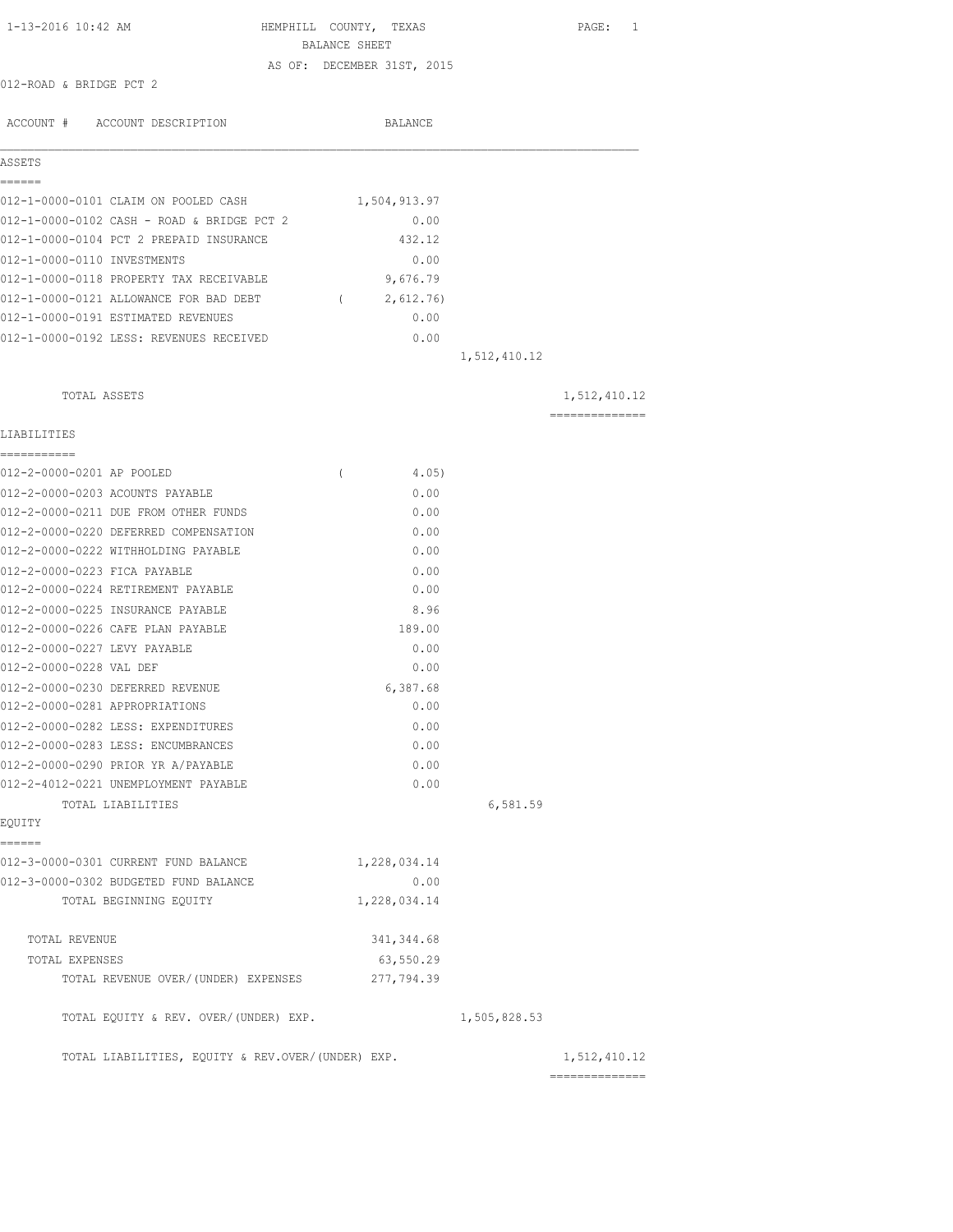| 1-13-2016 10:42 AM                                | HEMPHILL COUNTY, TEXAS                      |              | PAGE: 1                        |
|---------------------------------------------------|---------------------------------------------|--------------|--------------------------------|
|                                                   | BALANCE SHEET<br>AS OF: DECEMBER 31ST, 2015 |              |                                |
| 013-ROAD & BRIDGE PCT 3                           |                                             |              |                                |
|                                                   |                                             |              |                                |
| ACCOUNT # ACCOUNT DESCRIPTION                     | BALANCE                                     |              |                                |
| ASSETS                                            |                                             |              |                                |
| ======<br>013-1-0000-0101 CLAIM ON POOLED CASH    | 1,363,946.38                                |              |                                |
| 013-1-0000-0102 CASH - ROAD & BRIDGE PCT 3        | 0.00                                        |              |                                |
| 013-1-0000-0104 PCT 3 PREPAID INSURANCE           | 720.20                                      |              |                                |
| 013-1-0000-0110 INVESTMENTS                       | 0.00                                        |              |                                |
| 013-1-0000-0118 PROPERTY TAX RECEIVABLE           | 17,261.30                                   |              |                                |
| 013-1-0000-0121 ALLOWANCE FOR BAD DEBT            | (4,660.59)                                  |              |                                |
| 013-1-0000-0191 ESTIMATED REVENUES                | 0.00                                        |              |                                |
| 013-1-0000-0192 LESS: REVENUES RECEIVED           | 0.00                                        |              |                                |
|                                                   |                                             | 1,377,267.29 |                                |
|                                                   |                                             |              |                                |
| TOTAL ASSETS                                      |                                             |              | 1,377,267.29<br>-------------- |
| LIABILITIES                                       |                                             |              |                                |
| ===========<br>013-2-0000-0201 AP POOLED          | 0.00                                        |              |                                |
| 013-2-0000-0203 ACOUNTS PAYABLE                   | 0.00                                        |              |                                |
| 013-2-0000-0211 DUE FROM OTHER FUNDS              | 0.00                                        |              |                                |
| 013-2-0000-0222 WITHHOLDING PAYABLE               | 0.00                                        |              |                                |
| 013-2-0000-0223 FICA PAYABLE                      | 0.00                                        |              |                                |
| 013-2-0000-0224 RETIREMENT PAYABLE                | 0.00                                        |              |                                |
| 013-2-0000-0225 INSURANCE PAYABLE                 | 16.30                                       |              |                                |
| 013-2-0000-0226 CAFE PLAN PAYABLE                 | 612.18                                      |              |                                |
| 013-2-0000-0227 LEVY PAYABLE                      | 0.00                                        |              |                                |
| 013-2-0000-0230 DEFERRED REVENUE                  | 11,394.24                                   |              |                                |
| 013-2-0000-0281 APPROPRIATIONS                    | 0.00                                        |              |                                |
| 013-2-0000-0282 LESS: EXPENDITURES                | 0.00                                        |              |                                |
| 013-2-0000-0283 LESS: ENCUMBRANCES                | 0.00                                        |              |                                |
| 013-2-0000-0290 PRIOR YR A/PAYABLE                | 0.00                                        |              |                                |
| 013-2-4013-0221 UNEMPLOYMENT PAYABLE              | 0.00                                        |              |                                |
| TOTAL LIABILITIES                                 |                                             | 12,022.72    |                                |
| EQUITY                                            |                                             |              |                                |
| ======                                            |                                             |              |                                |
| 013-3-0000-0301 CURRENT FUND BALANCE              | 698,011.33                                  |              |                                |
| 013-3-0000-0302 BUDGETED FUND BALANCE             | 0.00                                        |              |                                |
| TOTAL BEGINNING EQUITY                            | 698,011.33                                  |              |                                |
| TOTAL REVENUE                                     | 895,510.43                                  |              |                                |
| TOTAL EXPENSES                                    | 228, 277.19                                 |              |                                |
| TOTAL REVENUE OVER/ (UNDER) EXPENSES              | 667, 233.24                                 |              |                                |
| TOTAL EQUITY & REV. OVER/(UNDER) EXP.             |                                             | 1,365,244.57 |                                |
| TOTAL LIABILITIES, EQUITY & REV.OVER/(UNDER) EXP. |                                             |              | 1,377,267.29                   |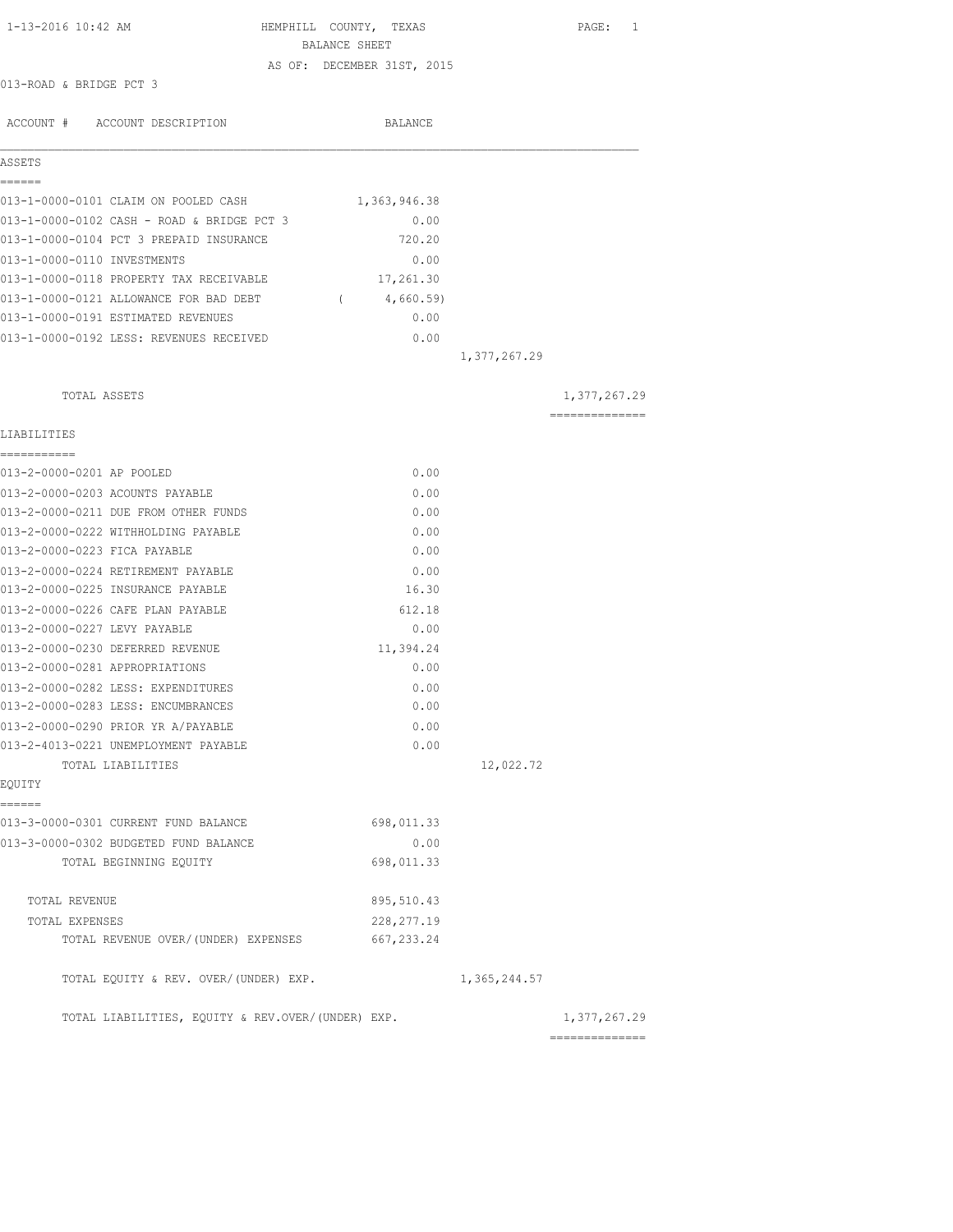| 1-13-2016 10:42 AM                                | HEMPHILL COUNTY, TEXAS            | PAGE: 1        |
|---------------------------------------------------|-----------------------------------|----------------|
|                                                   | BALANCE SHEET                     |                |
|                                                   | AS OF: DECEMBER 31ST, 2015        |                |
| 014-ROAD & BRIDGE PCT 4                           |                                   |                |
|                                                   | BALANCE                           |                |
| ACCOUNT # ACCOUNT DESCRIPTION                     |                                   |                |
| ASSETS                                            |                                   |                |
| ======                                            |                                   |                |
| 014-1-0000-0101 CLAIM ON POOLED CASH              | 1,716,820.50                      |                |
| 014-1-0000-0102 CASH - ROAD & BRIDGE PCT 4        | 0.00                              |                |
| 014-1-0000-0104 PCT 4 PREPAID INSURANCE           | 720.20                            |                |
| 014-1-0000-0110 INVESTMENTS                       | 0.00                              |                |
| 014-1-0000-0118 PROPERTY TAX RECEIVABLE           | 16,215.16                         |                |
| 014-1-0000-0121 ALLOWANCE FOR BAD DEBT            | 4,378.13)<br>$\sim$ $\sim$ $\sim$ |                |
| 014-1-0000-0191 ESTIMATED REVENUES                | 0.00                              |                |
| 014-1-0000-0192 LESS: REVENUES RECEIVED           | 0.00                              |                |
|                                                   | 1,729,377.73                      |                |
|                                                   |                                   |                |
| TOTAL ASSETS                                      |                                   | 1,729,377.73   |
|                                                   |                                   | ============== |
| LIABILITIES                                       |                                   |                |
| ------------<br>014-2-0000-0201 AP POOLED         | 0.00                              |                |
| 014-2-0000-0203 ACOUNTS PAYABLE                   | 0.00                              |                |
| 014-2-0000-0211 DUE FROM OTHER FUNDS              | 0.00                              |                |
| 014-2-0000-0222 WITHHOLDING PAYABLE               | 0.00                              |                |
| 014-2-0000-0223 FICA PAYABLE                      | 0.00                              |                |
| 014-2-0000-0224 RETIREMENT PAYABLE                | 0.00                              |                |
| 014-2-0000-0225 INSURANCE PAYABLE                 | $\left($<br>111.80)               |                |
| 014-2-0000-0226 CAFE PLAN PAYABLE                 | 0.00                              |                |
| 014-2-0000-0227 LEVY PAYABLE                      | 0.00                              |                |
| 014-2-0000-0230 DEFERRED REVENUE                  | 10,703.68                         |                |
| 014-2-0000-0281 APPROPRIATIONS                    | 0.00                              |                |
| 014-2-0000-0282 LESS: EXPENDITURES                | 0.00                              |                |
| 014-2-0000-0283 LESS: ENCUMBRANCES                | 0.00                              |                |
| 014-2-0000-0290 PRIOR YR A/PAYABLE                | 0.00                              |                |
| 014-2-4014-0221 UNEMPLOYMENT PAYABLE              | 0.00                              |                |
| TOTAL LIABILITIES                                 | 10,591.88                         |                |
| EQUITY                                            |                                   |                |
| ======<br>014-3-0000-0301 CURRENT FUND BALANCE    | 1,251,204.99                      |                |
| 014-3-0000-0302 BUDGETED FUND BALANCE             | 0.00                              |                |
| TOTAL BEGINNING EQUITY                            | 1,251,204.99                      |                |
|                                                   |                                   |                |
| TOTAL REVENUE                                     | 738,637.77                        |                |
| TOTAL EXPENSES                                    | 271,056.91                        |                |
| TOTAL REVENUE OVER/(UNDER) EXPENSES               | 467,580.86                        |                |
| TOTAL EQUITY & REV. OVER/(UNDER) EXP.             | 1,718,785.85                      |                |
| TOTAL LIABILITIES, EQUITY & REV.OVER/(UNDER) EXP. |                                   | 1,729,377.73   |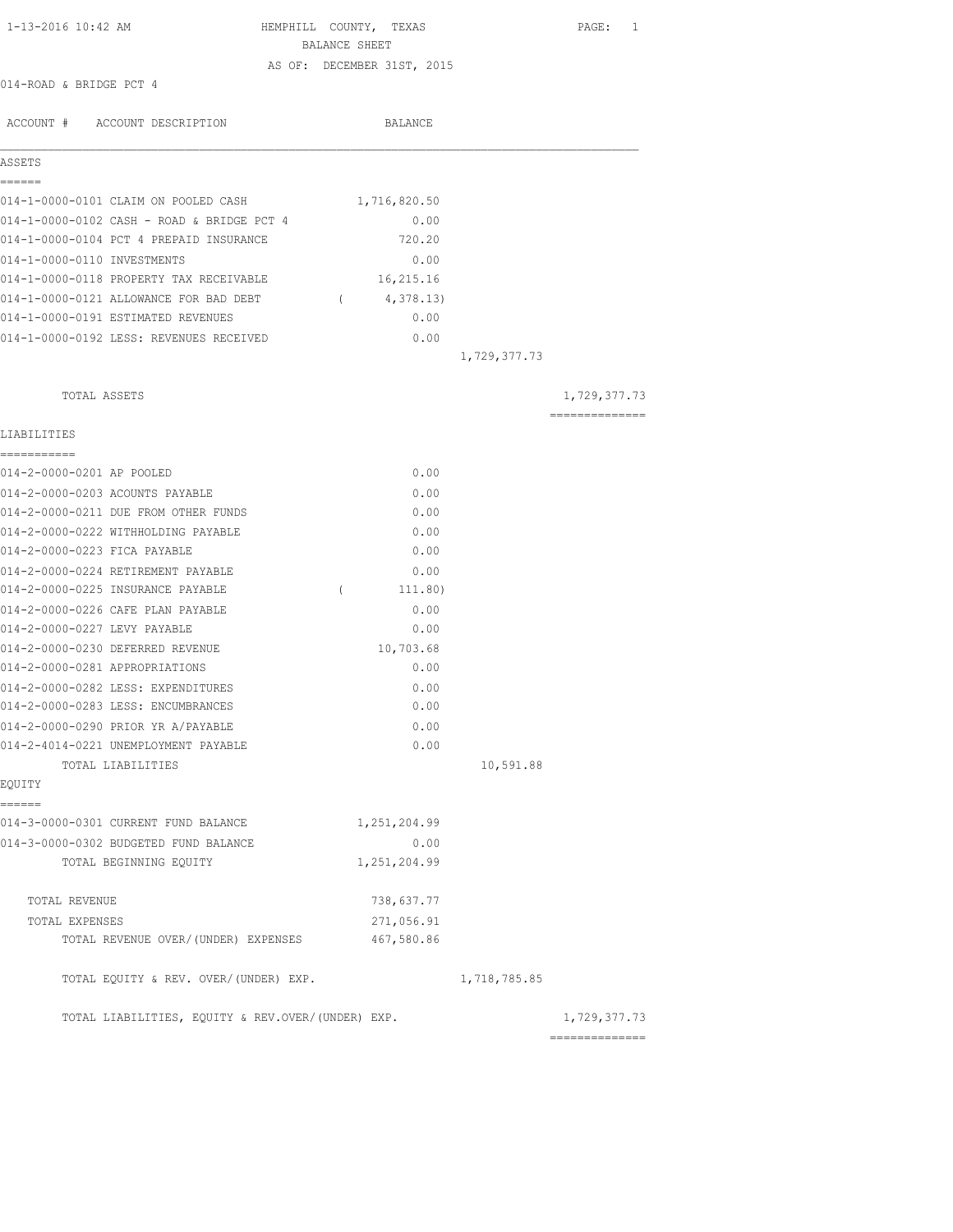| 1-13-2016 10:42 AM<br>HEMPHILL COUNTY, TEXAS      |           |           | PAGE: 1         |
|---------------------------------------------------|-----------|-----------|-----------------|
| BALANCE SHEET                                     |           |           |                 |
| AS OF: DECEMBER 31ST, 2015                        |           |           |                 |
| 022-CO RECORDS PRESERVATION                       |           |           |                 |
| ACCOUNT # ACCOUNT DESCRIPTION                     | BALANCE   |           |                 |
| ASSETS                                            |           |           |                 |
| ======<br>022-1-0000-0101 CLAIM ON POOLED CASH    | 94,543.05 |           |                 |
| 022-1-0000-0102 CASH - COUNTY-RECORDS PRESERVA    | 0.00      |           |                 |
| 022-1-0000-0191 ESTIMATED REVENUES                | 0.00      |           |                 |
| 022-1-0000-0192 LESS: REVENUES RECEIVED           | 0.00      |           |                 |
|                                                   |           | 94,543.05 |                 |
| TOTAL ASSETS                                      |           |           | 94,543.05       |
| LIABILITIES                                       |           |           | --------------- |
| ===========                                       |           |           |                 |
| 022-2-0000-0201 AP POOLED                         | 0.00      |           |                 |
| 022-2-0000-0203 ACOUNTS PAYABLE                   | 0.00      |           |                 |
| 022-2-0000-0222 PAYROLL W/H PAYABLE               | 0.00      |           |                 |
| 022-2-0000-0223 PAYROLL FICA PAYABLE              | 0.00      |           |                 |
| 022-2-0000-0224 PAYROLL RETIREMENT PAYABLE        | 0.00      |           |                 |
| 022-2-0000-0225 PAYROLL INSURANCE PAYABLE         | 0.00      |           |                 |
| 022-2-0000-0281 APPROPRIATIONS                    | 0.00      |           |                 |
| 022-2-0000-0282 LESS: EXPENDITURES                | 0.00      |           |                 |
| 022-2-0000-0283 LESS: ENCUMBRANCES                | 0.00      |           |                 |
| 022-2-0000-0290 PRIOR YR A/PAYABLE                | 0.00      |           |                 |
| TOTAL LIABILITIES                                 |           | 0.00      |                 |
| EOUITY                                            |           |           |                 |
| ------<br>022-3-0000-0301 CURRENT FUND BALANCE    | 92,612.13 |           |                 |
| 022-3-0000-0302 BUDGETED FUND BALANCE             | 0.00      |           |                 |
| TOTAL BEGINNING EOUITY                            | 92,612.13 |           |                 |
|                                                   |           |           |                 |
| TOTAL REVENUE                                     | 1,930.92  |           |                 |
| TOTAL EXPENSES                                    | 0.00      |           |                 |
| TOTAL REVENUE OVER/(UNDER) EXPENSES               | 1,930.92  |           |                 |
| TOTAL EQUITY & REV. OVER/(UNDER) EXP.             |           | 94,543.05 |                 |
| TOTAL LIABILITIES, EQUITY & REV.OVER/(UNDER) EXP. |           |           | 94,543.05       |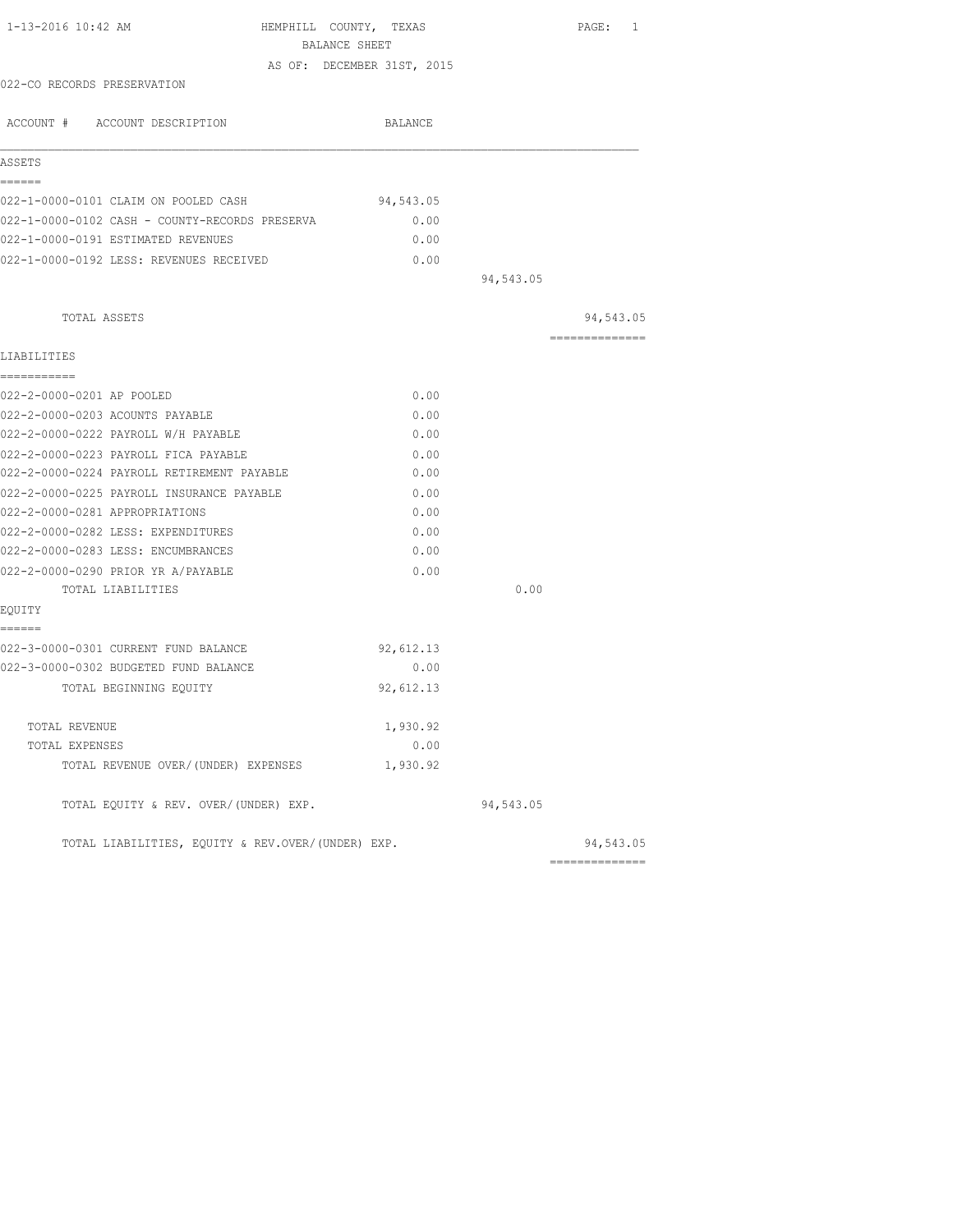|                                                                                                                                                                                                                                                                                                    |                                                                                         |               |                                                                                                                                                                                                                                                 | PAGE: 1                                           |
|----------------------------------------------------------------------------------------------------------------------------------------------------------------------------------------------------------------------------------------------------------------------------------------------------|-----------------------------------------------------------------------------------------|---------------|-------------------------------------------------------------------------------------------------------------------------------------------------------------------------------------------------------------------------------------------------|---------------------------------------------------|
|                                                                                                                                                                                                                                                                                                    |                                                                                         |               |                                                                                                                                                                                                                                                 |                                                   |
|                                                                                                                                                                                                                                                                                                    |                                                                                         |               |                                                                                                                                                                                                                                                 |                                                   |
|                                                                                                                                                                                                                                                                                                    |                                                                                         |               |                                                                                                                                                                                                                                                 |                                                   |
|                                                                                                                                                                                                                                                                                                    |                                                                                         |               |                                                                                                                                                                                                                                                 |                                                   |
|                                                                                                                                                                                                                                                                                                    |                                                                                         |               |                                                                                                                                                                                                                                                 |                                                   |
|                                                                                                                                                                                                                                                                                                    |                                                                                         |               |                                                                                                                                                                                                                                                 |                                                   |
|                                                                                                                                                                                                                                                                                                    |                                                                                         |               |                                                                                                                                                                                                                                                 |                                                   |
|                                                                                                                                                                                                                                                                                                    |                                                                                         |               |                                                                                                                                                                                                                                                 |                                                   |
|                                                                                                                                                                                                                                                                                                    |                                                                                         |               |                                                                                                                                                                                                                                                 |                                                   |
|                                                                                                                                                                                                                                                                                                    |                                                                                         |               |                                                                                                                                                                                                                                                 |                                                   |
|                                                                                                                                                                                                                                                                                                    |                                                                                         |               | 2,871.24                                                                                                                                                                                                                                        |                                                   |
|                                                                                                                                                                                                                                                                                                    |                                                                                         |               |                                                                                                                                                                                                                                                 | 2,871.24                                          |
|                                                                                                                                                                                                                                                                                                    |                                                                                         |               |                                                                                                                                                                                                                                                 | ---------------                                   |
|                                                                                                                                                                                                                                                                                                    |                                                                                         |               |                                                                                                                                                                                                                                                 |                                                   |
|                                                                                                                                                                                                                                                                                                    |                                                                                         |               |                                                                                                                                                                                                                                                 |                                                   |
|                                                                                                                                                                                                                                                                                                    |                                                                                         |               |                                                                                                                                                                                                                                                 |                                                   |
|                                                                                                                                                                                                                                                                                                    |                                                                                         |               |                                                                                                                                                                                                                                                 |                                                   |
|                                                                                                                                                                                                                                                                                                    |                                                                                         |               |                                                                                                                                                                                                                                                 |                                                   |
|                                                                                                                                                                                                                                                                                                    |                                                                                         |               |                                                                                                                                                                                                                                                 |                                                   |
|                                                                                                                                                                                                                                                                                                    |                                                                                         |               |                                                                                                                                                                                                                                                 |                                                   |
|                                                                                                                                                                                                                                                                                                    |                                                                                         |               |                                                                                                                                                                                                                                                 |                                                   |
|                                                                                                                                                                                                                                                                                                    |                                                                                         |               |                                                                                                                                                                                                                                                 |                                                   |
|                                                                                                                                                                                                                                                                                                    |                                                                                         |               |                                                                                                                                                                                                                                                 |                                                   |
|                                                                                                                                                                                                                                                                                                    |                                                                                         |               |                                                                                                                                                                                                                                                 |                                                   |
|                                                                                                                                                                                                                                                                                                    |                                                                                         |               | 0.00                                                                                                                                                                                                                                            |                                                   |
|                                                                                                                                                                                                                                                                                                    |                                                                                         |               |                                                                                                                                                                                                                                                 |                                                   |
|                                                                                                                                                                                                                                                                                                    |                                                                                         |               |                                                                                                                                                                                                                                                 |                                                   |
|                                                                                                                                                                                                                                                                                                    |                                                                                         |               |                                                                                                                                                                                                                                                 |                                                   |
|                                                                                                                                                                                                                                                                                                    |                                                                                         |               |                                                                                                                                                                                                                                                 |                                                   |
|                                                                                                                                                                                                                                                                                                    |                                                                                         |               |                                                                                                                                                                                                                                                 |                                                   |
|                                                                                                                                                                                                                                                                                                    |                                                                                         |               |                                                                                                                                                                                                                                                 |                                                   |
|                                                                                                                                                                                                                                                                                                    |                                                                                         |               |                                                                                                                                                                                                                                                 |                                                   |
|                                                                                                                                                                                                                                                                                                    |                                                                                         |               | 2,871.24                                                                                                                                                                                                                                        |                                                   |
|                                                                                                                                                                                                                                                                                                    |                                                                                         |               |                                                                                                                                                                                                                                                 | 2,871.24                                          |
| 023-1-0000-0101 CLAIM ON POOLED CASH<br>023-1-0000-0192 LESS: REVENUES RECEIVED<br>023-2-0000-0224 PAYROLL RETIREMENT PAYABLE<br>023-2-0000-0225 PAYROLL INSURANCE PAYABLE<br>023-3-0000-0301 CURRENT FUND BALANCE<br>023-3-0000-0302 BUDGETED FUND BALANCE<br>TOTAL REVENUE OVER/(UNDER) EXPENSES | 023-1-0000-0102 CASH-CLK'S RECORD PRESERVATION<br>TOTAL EQUITY & REV. OVER/(UNDER) EXP. | BALANCE SHEET | HEMPHILL COUNTY, TEXAS<br>AS OF: DECEMBER 31ST, 2015<br>BALANCE<br>2,871.24<br>0.00<br>0.00<br>0.00<br>0.00<br>0.00<br>0.00<br>0.00<br>0.00<br>0.00<br>0.00<br>0.00<br>0.00<br>0.00<br>2,683.70<br>0.00<br>2,683.70<br>187.54<br>0.00<br>187.54 | TOTAL LIABILITIES, EQUITY & REV.OVER/(UNDER) EXP. |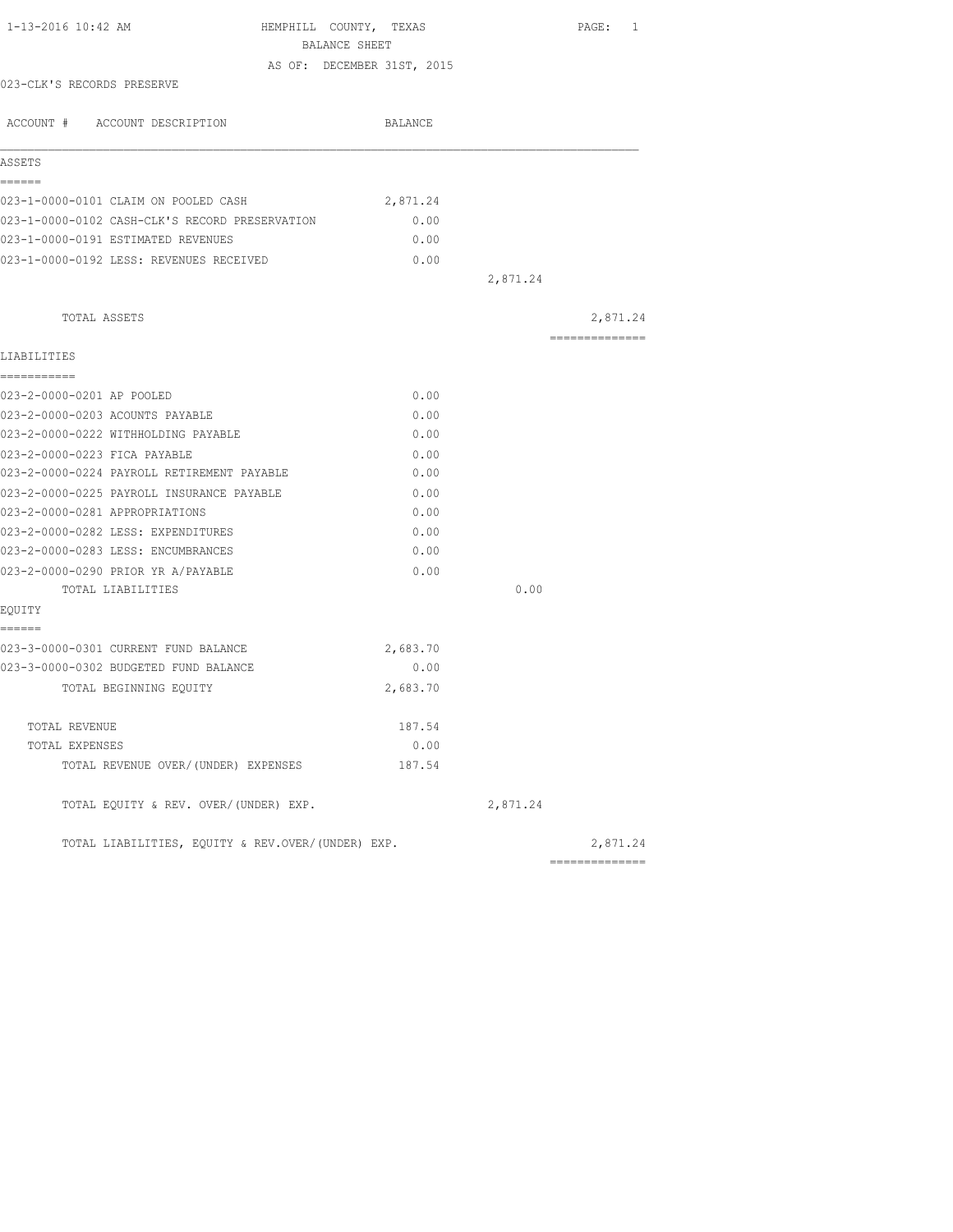|                                                   |          |          | PAGE: 1        |
|---------------------------------------------------|----------|----------|----------------|
| BALANCE SHEET                                     |          |          |                |
| AS OF: DECEMBER 31ST, 2015                        |          |          |                |
| 024-JUSTICE COURT TECH FUND                       |          |          |                |
| ACCOUNT # ACCOUNT DESCRIPTION                     | BALANCE  |          |                |
| ASSETS                                            |          |          |                |
| ------                                            |          |          |                |
| 024-1-0000-0101 CLAIM ON POOLED CASH              | 9,400.81 |          |                |
| 024-1-0000-0102 CASH -TECH FUND                   | 0.00     |          |                |
| 024-1-0000-0191 ESTIMATED REVENUES                | 0.00     |          |                |
| 024-1-0000-0192 LESS: REVENUES RECEIVED           | 0.00     |          |                |
|                                                   |          | 9,400.81 |                |
| TOTAL ASSETS                                      |          |          | 9,400.81       |
|                                                   |          |          | ============== |
| LIABILITIES<br>===========                        |          |          |                |
| 024-2-0000-0201 AP POOLED                         | 0.00     |          |                |
| 024-2-0000-0203 ACOUNTS PAYABLE                   | 0.00     |          |                |
| 024-2-0000-0222 PAYROLL W/H PAYABLE               | 0.00     |          |                |
| 024-2-0000-0223 PAYROLL FICA PAYABLE              | 0.00     |          |                |
| 024-2-0000-0224 PAYROLL RETIREMENT PAYABLE        | 0.00     |          |                |
| 024-2-0000-0225 PAYROLL INSURANCE PAYABLE         | 0.00     |          |                |
| 024-2-0000-0281 APPROPRIATIONS                    | 0.00     |          |                |
| 024-2-0000-0282 LESS: EXPENDITURES                | 0.00     |          |                |
| 024-2-0000-0283 LESS: ENCUMBRANCES                | 0.00     |          |                |
| 024-2-0000-0290 PRIOR YR A/PAYABLE                | 0.00     |          |                |
| TOTAL LIABILITIES                                 |          | 0.00     |                |
| EQUITY                                            |          |          |                |
| ======<br>024-3-0000-0301 CURRENT FUND BALANCE    | 8,887.06 |          |                |
| 024-3-0000-0302 BUDGETED FUND BALANCE             | 0.00     |          |                |
| TOTAL BEGINNING EQUITY                            | 8,887.06 |          |                |
| TOTAL REVENUE                                     | 513.75   |          |                |
| TOTAL EXPENSES                                    | 0.00     |          |                |
| TOTAL REVENUE OVER/(UNDER) EXPENSES               | 513.75   |          |                |
| TOTAL EQUITY & REV. OVER/(UNDER) EXP.             |          | 9,400.81 |                |
| TOTAL LIABILITIES, EQUITY & REV.OVER/(UNDER) EXP. |          |          | 9,400.81       |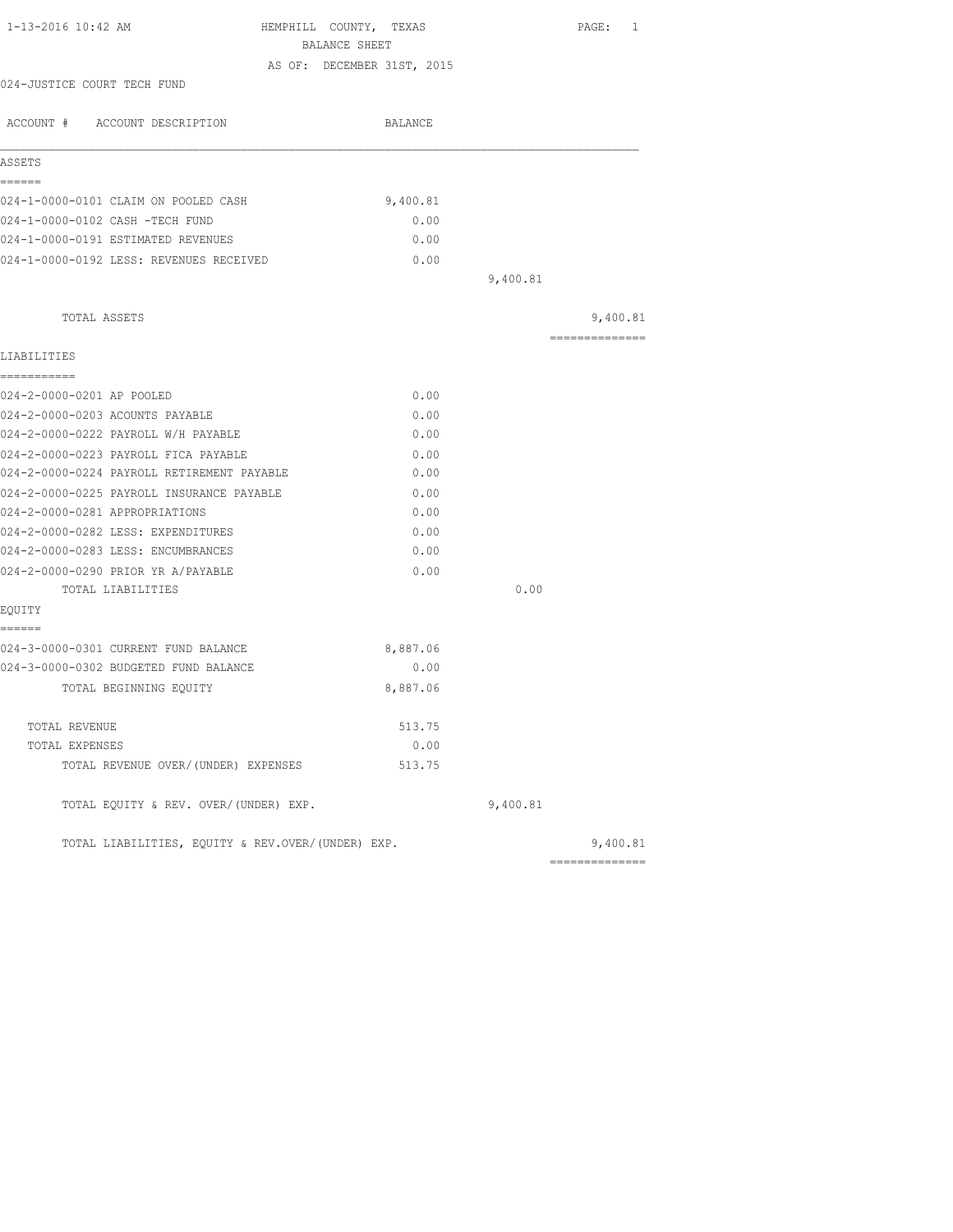| 1-13-2016 10:42 AM                                | HEMPHILL COUNTY, TEXAS<br>BALANCE SHEET |             | PAGE: 1        |
|---------------------------------------------------|-----------------------------------------|-------------|----------------|
|                                                   | AS OF: DECEMBER 31ST, 2015              |             |                |
| 032-CHK COLLECTION/CO ATTY                        |                                         |             |                |
| ACCOUNT # ACCOUNT DESCRIPTION                     | BALANCE                                 |             |                |
| ASSETS                                            |                                         |             |                |
| ======                                            |                                         |             |                |
| 032-1-0000-0101 CLAIM ON POOLED CASH              | 18,065.72                               |             |                |
| 032-1-0000-0102 CASH - CHECK COLLECTION/CO ATT    | 0.00                                    |             |                |
| 032-1-0000-0103 PETTY CASH                        | 0.00                                    |             |                |
| 032-1-0000-0105 PETTY CASH-CO ATTY                | 100.00                                  |             |                |
| 032-1-0000-0191 ESTIMATED REVENUES                | 0.00                                    |             |                |
| 032-1-0000-0192 LESS: REVENUES RECEIVED           | 0.00                                    |             |                |
|                                                   |                                         | 18, 165. 72 |                |
| TOTAL ASSETS                                      |                                         |             | 18,165.72      |
|                                                   |                                         |             | ============== |
| LIABILITIES                                       |                                         |             |                |
| -----------                                       |                                         |             |                |
| 032-2-0000-0201 AP POOLED                         | 0.00                                    |             |                |
| 032-2-0000-0203 ACOUNTS PAYABLE                   | 0.00                                    |             |                |
| 032-2-0000-0222 PAYROLL W/H PAYABLE               | 0.00                                    |             |                |
| 032-2-0000-0223 PAYROLL FICA PAYABLE              | 0.00                                    |             |                |
| 032-2-0000-0224 PAYROLL RETIREMENT PAYABLE        | 0.00                                    |             |                |
| 032-2-0000-0225 PAYROLL INSURANCE PAYABLE         | 0.00                                    |             |                |
| 032-2-0000-0281 APPROPRIATIONS                    | 0.00                                    |             |                |
| 032-2-0000-0282 LESS: EXPENDITURES                | 0.00                                    |             |                |
| 032-2-0000-0283 LESS: ENCUMBRANCES                | 0.00                                    |             |                |
| 032-2-0000-0290 PRIOR YR A/PAYABLE                | 0.00                                    |             |                |
| TOTAL LIABILITIES                                 |                                         | 0.00        |                |
| EQUITY                                            |                                         |             |                |
| ======                                            |                                         |             |                |
| 032-3-0000-0301 CURRENT FUND BALANCE              | 18,100.72                               |             |                |
| 032-3-0000-0302 BUDGETED FUND BALANCE             | 0.00                                    |             |                |
| TOTAL BEGINNING EQUITY                            | 18,100.72                               |             |                |
| TOTAL REVENUE                                     | 65.00                                   |             |                |
| TOTAL EXPENSES                                    | 0.00                                    |             |                |
| TOTAL REVENUE OVER/(UNDER) EXPENSES               | 65.00                                   |             |                |
| TOTAL EQUITY & REV. OVER/(UNDER) EXP.             |                                         | 18, 165. 72 |                |
| TOTAL LIABILITIES, EOUITY & REV.OVER/(UNDER) EXP. |                                         |             | 18, 165. 72    |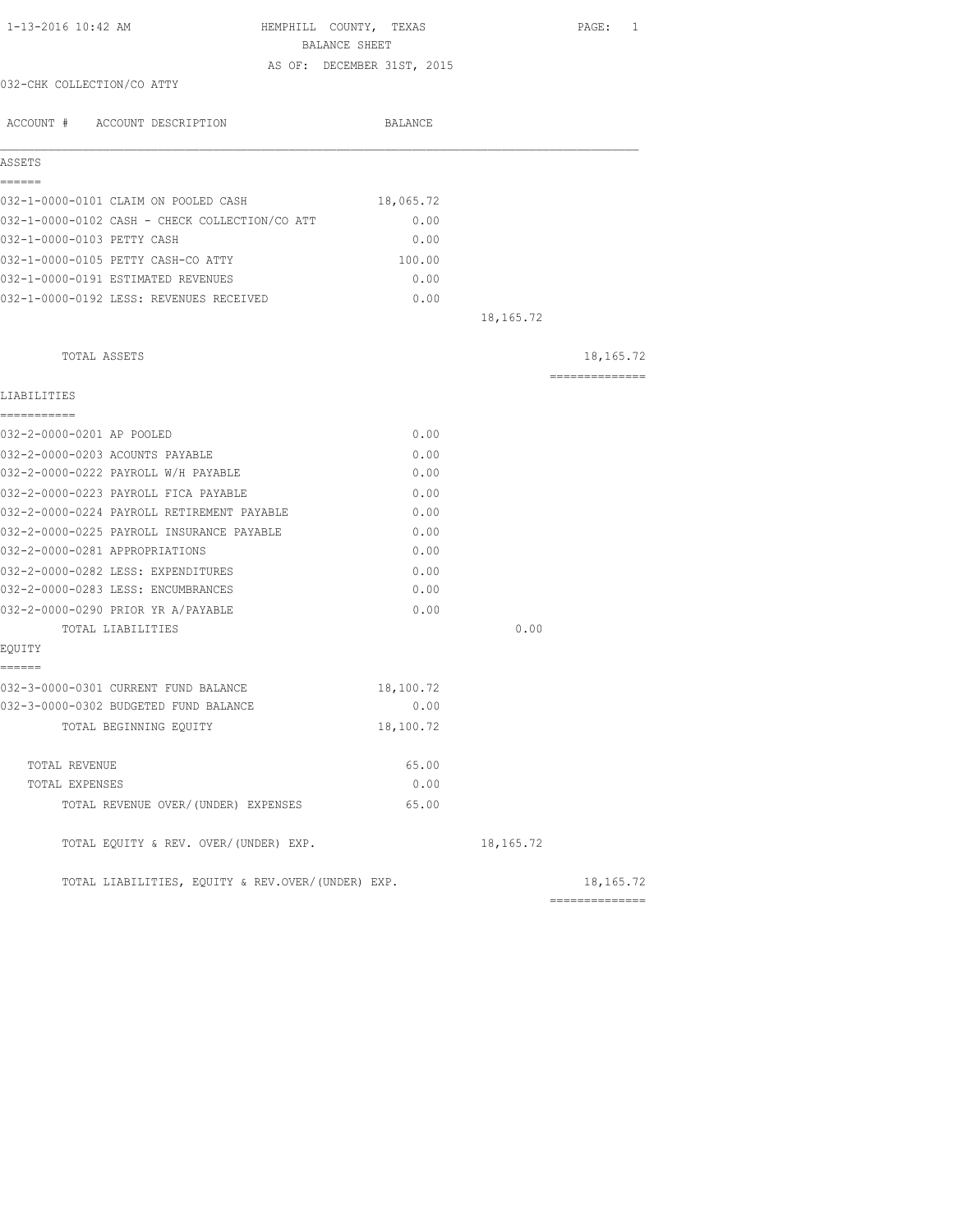| 1-13-2016 10:42 AM                                | HEMPHILL COUNTY, TEXAS<br>BALANCE SHEET | PAGE: 1        |
|---------------------------------------------------|-----------------------------------------|----------------|
|                                                   | AS OF: DECEMBER 31ST, 2015              |                |
| 036-ANNUAL LEOSE/LAW                              |                                         |                |
| ACCOUNT # ACCOUNT DESCRIPTION                     | BALANCE                                 |                |
| ASSETS                                            |                                         |                |
| ------                                            |                                         |                |
| 036-1-0000-0101 CLAIM ON POOLED CASH              | 6,807.71                                |                |
| 036-1-0000-0102 CASH - ANNUAL LEOSE/LAW           | 0.00                                    |                |
| 036-1-0000-0191 ESTIMATED REVENUES                | 0.00                                    |                |
| 036-1-0000-0192 LESS: REVENUES RECEIVED           | 0.00                                    |                |
|                                                   |                                         | 6,807.71       |
| TOTAL ASSETS                                      |                                         | 6,807.71       |
|                                                   |                                         | ============== |
| LIABILITIES                                       |                                         |                |
| ===========                                       |                                         |                |
| 036-2-0000-0201 AP POOLED                         | 0.00                                    |                |
| 036-2-0000-0203 ACOUNTS PAYABLE                   | 0.00                                    |                |
| 036-2-0000-0222 PAYROLL W/H PAYABLE               | 0.00                                    |                |
| 036-2-0000-0223 PAYROLL FICA PAYABLE              | 0.00                                    |                |
| 036-2-0000-0224 PAYROLL RETIREMENT PAYABLE        | 0.00                                    |                |
| 036-2-0000-0225 PAYROLL INSURANCE PAYABLE         | 0.00                                    |                |
| 036-2-0000-0281 APPROPRIATIONS                    | 0.00                                    |                |
| 036-2-0000-0282 LESS: EXPENDITURES                | 0.00                                    |                |
| 036-2-0000-0283 LESS: ENCUMBRANCES                | 0.00                                    |                |
| 036-2-0000-0290 PRIOR YR A/PAYABLE                | 0.00                                    |                |
| TOTAL LIABILITIES                                 |                                         | 0.00           |
| EQUITY<br>------                                  |                                         |                |
| 036-3-0000-0301 CURRENT FUND BALANCE              | 6,897.54                                |                |
| 036-3-0000-0302 BUDGETED FUND BALANCE             | 0.00                                    |                |
| TOTAL BEGINNING EQUITY                            | 6,897.54                                |                |
| TOTAL REVENUE                                     | 0.00                                    |                |
| TOTAL EXPENSES                                    | 89.83                                   |                |
| TOTAL REVENUE OVER/(UNDER) EXPENSES (             | 89.83)                                  |                |
| TOTAL EQUITY & REV. OVER/(UNDER) EXP.             |                                         | 6,807.71       |
| TOTAL LIABILITIES, EQUITY & REV.OVER/(UNDER) EXP. |                                         | 6,807.71       |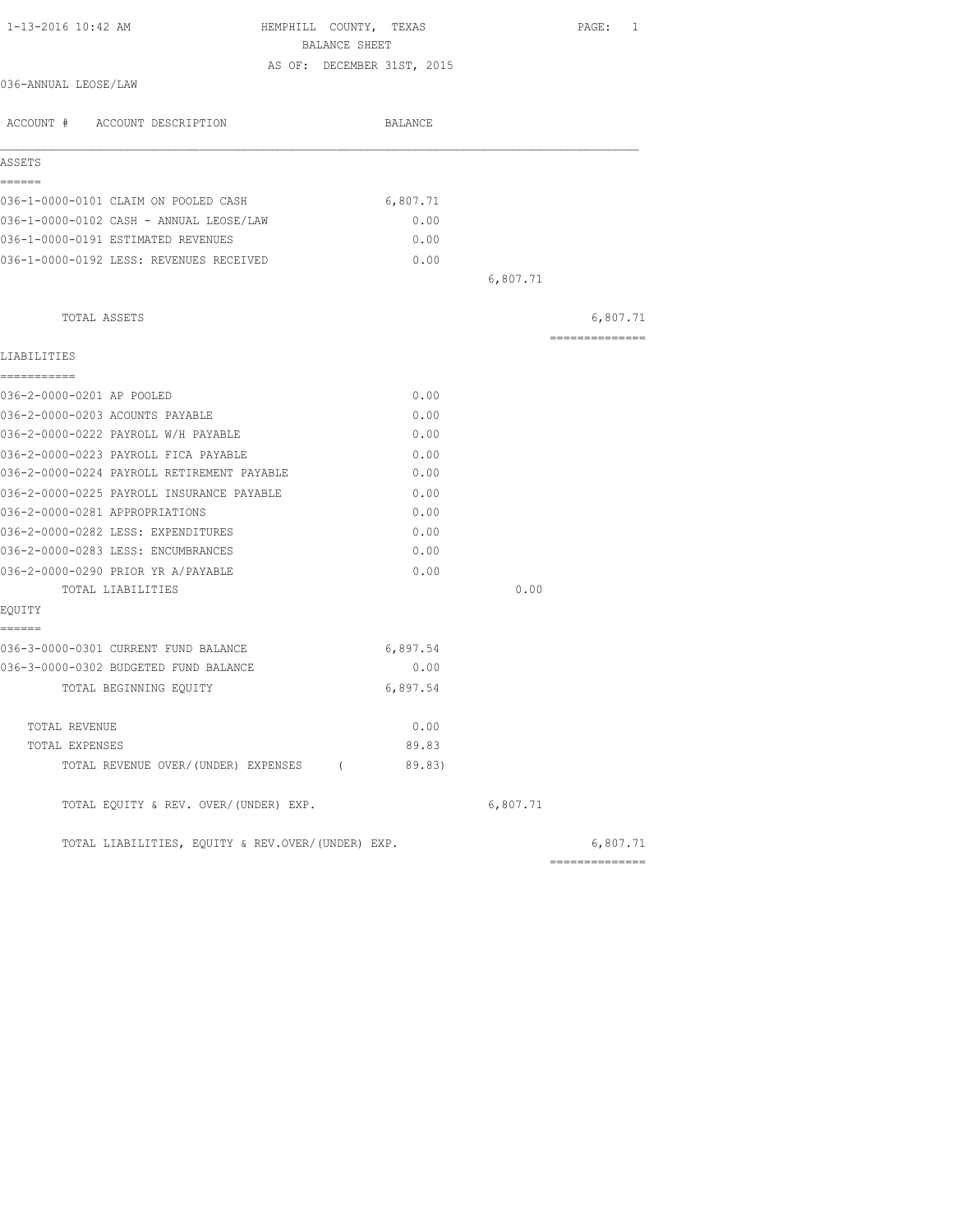| 1-13-2016 10:42 AM                                | HEMPHILL COUNTY, TEXAS<br>BALANCE SHEET | PAGE: 1        |
|---------------------------------------------------|-----------------------------------------|----------------|
|                                                   | AS OF: DECEMBER 31ST, 2015              |                |
| 046-SCAAP                                         |                                         |                |
| ACCOUNT # ACCOUNT DESCRIPTION                     | BALANCE                                 |                |
| ASSETS                                            |                                         |                |
| ------                                            |                                         |                |
| 046-1-0000-0101 CLAIM ON POOLED CASH              | 68,072.11                               |                |
| 046-1-0000-0102 CASH - SCAAP                      | 0.00                                    |                |
| 046-1-0000-0191 ESTIMATED REVENUES                | 0.00                                    |                |
| 046-1-0000-0192 LESS: REVENUES RECEIVED           | 0.00                                    |                |
|                                                   | 68,072.11                               |                |
| TOTAL ASSETS                                      |                                         | 68,072.11      |
| LIABILITIES                                       |                                         | ============== |
| -----------                                       |                                         |                |
| 046-2-0000-0201 AP POOLED                         | 0.00                                    |                |
| 046-2-0000-0203 ACOUNTS PAYABLE                   | 0.00                                    |                |
| 046-2-0000-0222 PAYROLL W/H PAYABLE               | 0.00                                    |                |
| 046-2-0000-0223 PAYROLL FICA PAYABLE              | 0.00                                    |                |
| 046-2-0000-0224 PAYROLL RETIREMENT PAYABLE        | 0.00                                    |                |
| 046-2-0000-0225 PAYROLL INSURANCE PAYABLE         | 0.00                                    |                |
| 046-2-0000-0281 APPROPRIATIONS                    | 0.00                                    |                |
| 046-2-0000-0282 LESS: EXPENDITURES                | 0.00                                    |                |
| 046-2-0000-0283 LESS: ENCUMBRANCES                | 0.00                                    |                |
| TOTAL LIABILITIES                                 |                                         | 0.00           |
| EOUITY                                            |                                         |                |
| ------<br>046-3-0000-0301 CURRENT FUND BALANCE    | 65,553.49                               |                |
| 046-3-0000-0302 BUDGETED FUND BALANCE             | 0.00                                    |                |
| TOTAL BEGINNING EQUITY                            | 65, 553.49                              |                |
| TOTAL REVENUE                                     | 3,229.00                                |                |
| TOTAL EXPENSES                                    | 710.38                                  |                |
| TOTAL REVENUE OVER/(UNDER) EXPENSES               | 2,518.62                                |                |
| TOTAL EQUITY & REV. OVER/(UNDER) EXP.             | 68,072.11                               |                |
| TOTAL LIABILITIES, EQUITY & REV.OVER/(UNDER) EXP. |                                         | 68,072.11      |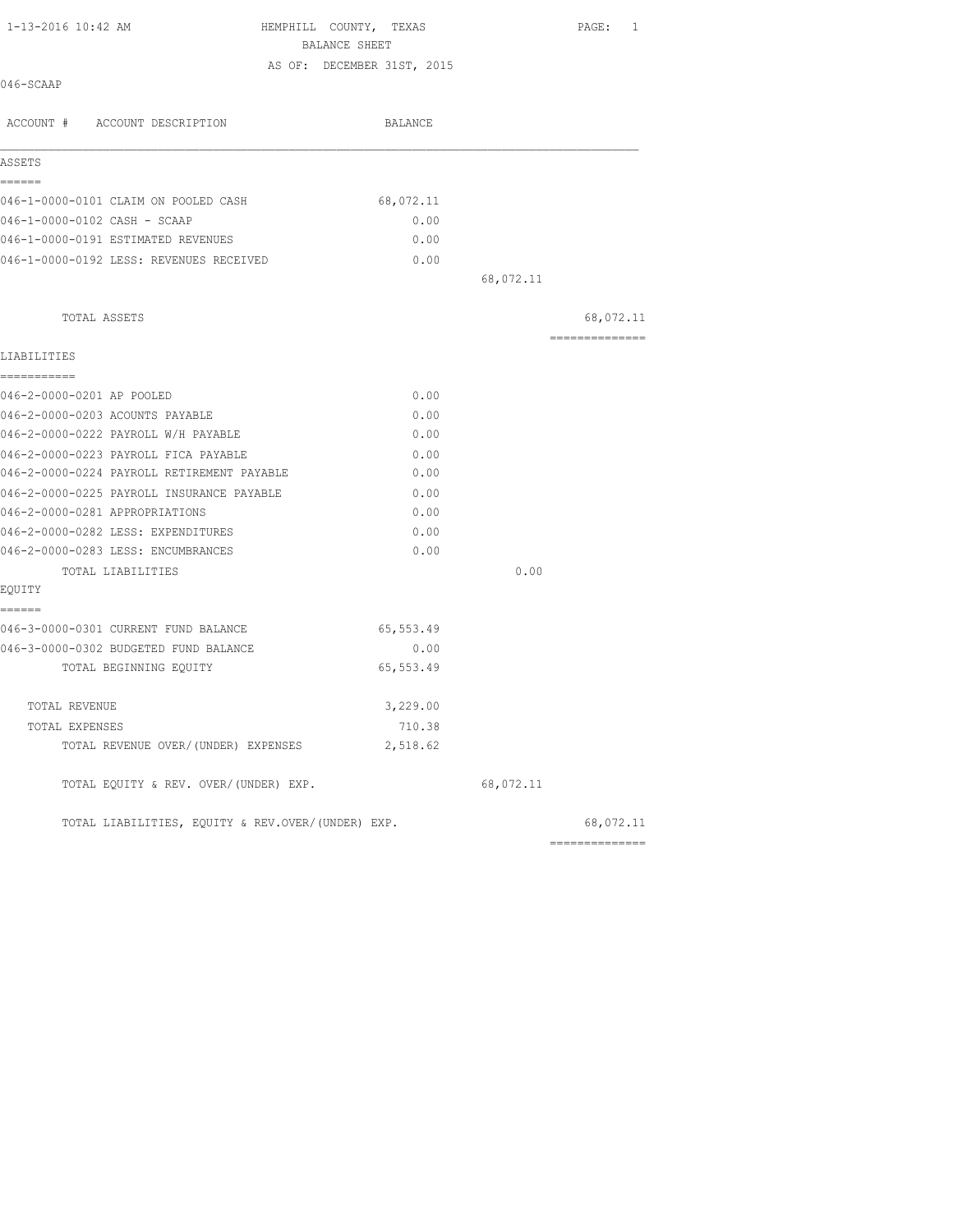| 1-13-2016 10:42 AM                                | HEMPHILL COUNTY, TEXAS |                            |          | PAGE: 1                                                                                                                                                                                                                                                                                                                                                                                                                                                                                |
|---------------------------------------------------|------------------------|----------------------------|----------|----------------------------------------------------------------------------------------------------------------------------------------------------------------------------------------------------------------------------------------------------------------------------------------------------------------------------------------------------------------------------------------------------------------------------------------------------------------------------------------|
|                                                   | <b>BALANCE SHEET</b>   |                            |          |                                                                                                                                                                                                                                                                                                                                                                                                                                                                                        |
|                                                   |                        | AS OF: DECEMBER 31ST, 2015 |          |                                                                                                                                                                                                                                                                                                                                                                                                                                                                                        |
| 047-SHERIFF COMMISSARY                            |                        |                            |          |                                                                                                                                                                                                                                                                                                                                                                                                                                                                                        |
| ACCOUNT # ACCOUNT DESCRIPTION                     |                        | BALANCE                    |          |                                                                                                                                                                                                                                                                                                                                                                                                                                                                                        |
| ASSETS                                            |                        |                            |          |                                                                                                                                                                                                                                                                                                                                                                                                                                                                                        |
| ======<br>047-1-0000-0101 SHERIFF COMMISSARY      |                        | 9,109.70                   |          |                                                                                                                                                                                                                                                                                                                                                                                                                                                                                        |
| 047-1-0000-0102 CASH-SHERIFF COMMISSARY           |                        | 0.00                       |          |                                                                                                                                                                                                                                                                                                                                                                                                                                                                                        |
|                                                   |                        |                            | 9,109.70 |                                                                                                                                                                                                                                                                                                                                                                                                                                                                                        |
| TOTAL ASSETS                                      |                        |                            |          | 9,109.70                                                                                                                                                                                                                                                                                                                                                                                                                                                                               |
|                                                   |                        |                            |          | ==============                                                                                                                                                                                                                                                                                                                                                                                                                                                                         |
| EOUITY                                            |                        |                            |          |                                                                                                                                                                                                                                                                                                                                                                                                                                                                                        |
| ======<br>047-3-0000-0301 SHERIFF COMMISSARY      |                        | 9,109.70                   |          |                                                                                                                                                                                                                                                                                                                                                                                                                                                                                        |
| TOTAL BEGINNING EQUITY                            |                        | 9,109.70                   |          |                                                                                                                                                                                                                                                                                                                                                                                                                                                                                        |
| TOTAL REVENUE                                     |                        | 0.00                       |          |                                                                                                                                                                                                                                                                                                                                                                                                                                                                                        |
| TOTAL EXPENSES                                    |                        | 0.00                       |          |                                                                                                                                                                                                                                                                                                                                                                                                                                                                                        |
| TOTAL REVENUE OVER/(UNDER) EXPENSES               |                        | 0.00                       |          |                                                                                                                                                                                                                                                                                                                                                                                                                                                                                        |
| TOTAL EQUITY & REV. OVER/(UNDER) EXP.             |                        |                            | 9,109.70 |                                                                                                                                                                                                                                                                                                                                                                                                                                                                                        |
| TOTAL LIABILITIES, EQUITY & REV.OVER/(UNDER) EXP. |                        |                            |          | 9,109.70                                                                                                                                                                                                                                                                                                                                                                                                                                                                               |
|                                                   |                        |                            |          | $\begin{array}{cccccccccccccc} \multicolumn{2}{c}{} & \multicolumn{2}{c}{} & \multicolumn{2}{c}{} & \multicolumn{2}{c}{} & \multicolumn{2}{c}{} & \multicolumn{2}{c}{} & \multicolumn{2}{c}{} & \multicolumn{2}{c}{} & \multicolumn{2}{c}{} & \multicolumn{2}{c}{} & \multicolumn{2}{c}{} & \multicolumn{2}{c}{} & \multicolumn{2}{c}{} & \multicolumn{2}{c}{} & \multicolumn{2}{c}{} & \multicolumn{2}{c}{} & \multicolumn{2}{c}{} & \multicolumn{2}{c}{} & \multicolumn{2}{c}{} & \$ |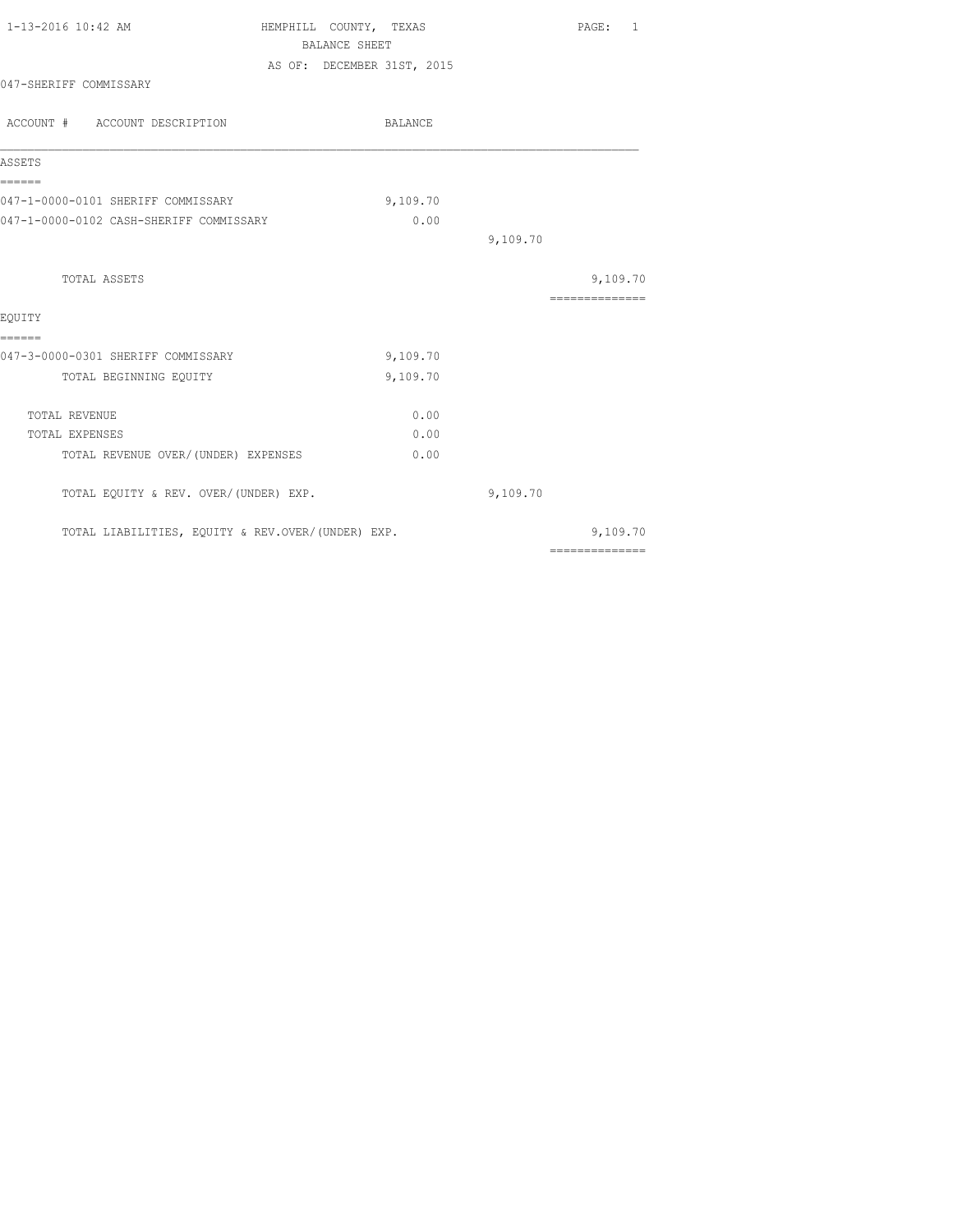| 1-13-2016 10:42 AM                    | HEMPHILL COUNTY, TEXAS |                            |          |          | PAGE: 1         |  |
|---------------------------------------|------------------------|----------------------------|----------|----------|-----------------|--|
|                                       |                        | <b>BALANCE SHEET</b>       |          |          |                 |  |
|                                       |                        | AS OF: DECEMBER 31ST, 2015 |          |          |                 |  |
| 048-SHERIFF SEIZURE                   |                        |                            |          |          |                 |  |
| ACCOUNT # ACCOUNT DESCRIPTION         |                        |                            | BALANCE  |          |                 |  |
| ASSETS                                |                        |                            |          |          |                 |  |
| ======<br>048-1-0000-0102 CASH        |                        |                            | 5,255.71 |          |                 |  |
|                                       |                        |                            |          | 5,255.71 |                 |  |
| TOTAL ASSETS                          |                        |                            |          |          | 5,255.71        |  |
| EOUITY                                |                        |                            |          |          | =============== |  |
| ------                                |                        |                            |          |          |                 |  |
| 048-3-0000-0301 FUND BALANCE          |                        |                            | 5,255.71 |          |                 |  |
| TOTAL BEGINNING EQUITY                |                        |                            | 5,255.71 |          |                 |  |
| TOTAL REVENUE                         |                        |                            | 0.00     |          |                 |  |
| TOTAL EXPENSES                        |                        |                            | 0.00     |          |                 |  |
| TOTAL REVENUE OVER/(UNDER) EXPENSES   |                        |                            | 0.00     |          |                 |  |
| TOTAL EQUITY & REV. OVER/(UNDER) EXP. |                        |                            |          | 5,255.71 |                 |  |

TOTAL LIABILITIES, EQUITY & REV.OVER/(UNDER) EXP. 5,255.71